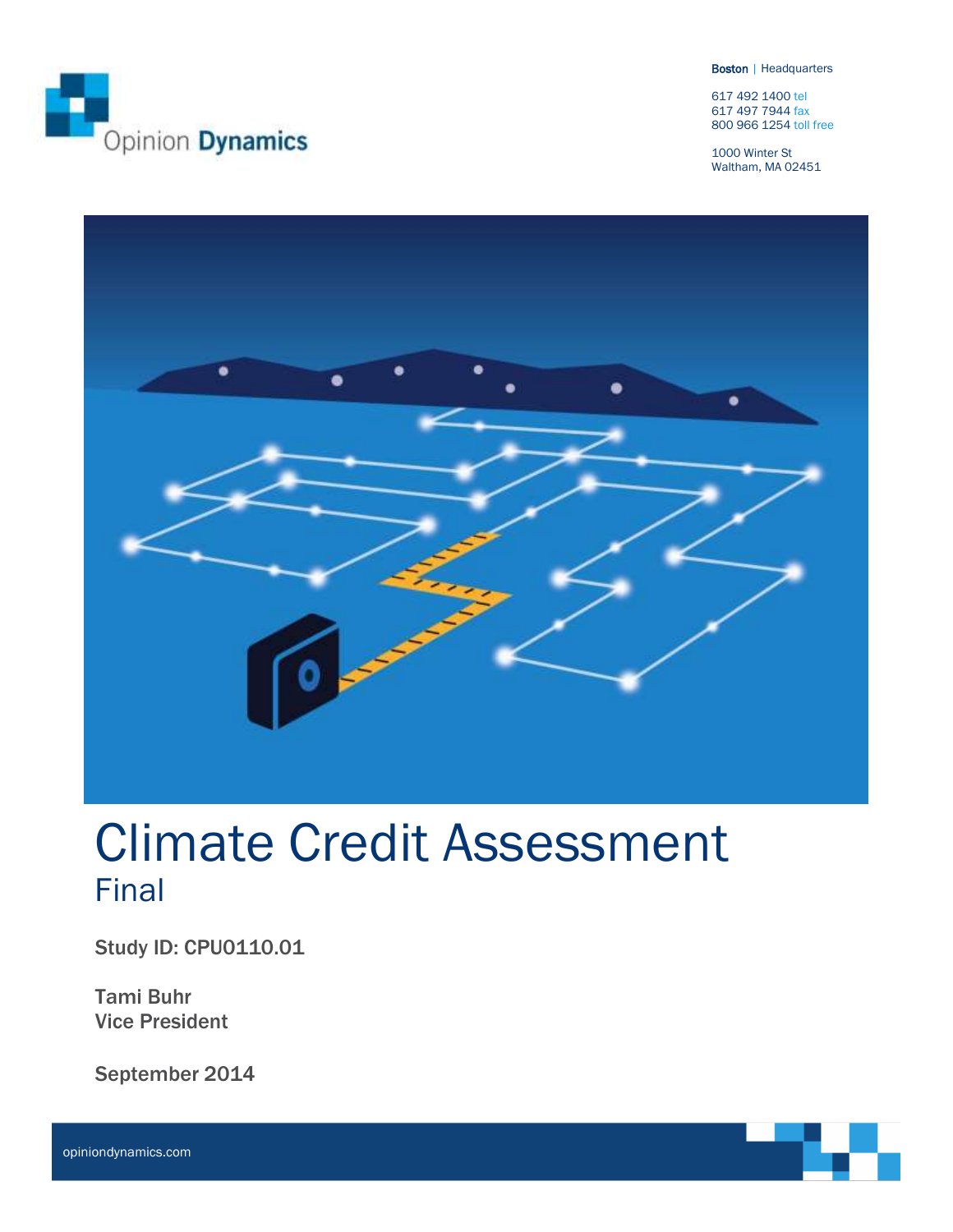

### **Contributors**

Hannah Arnold Senior Project Manager

Alice Stover Senior Analyst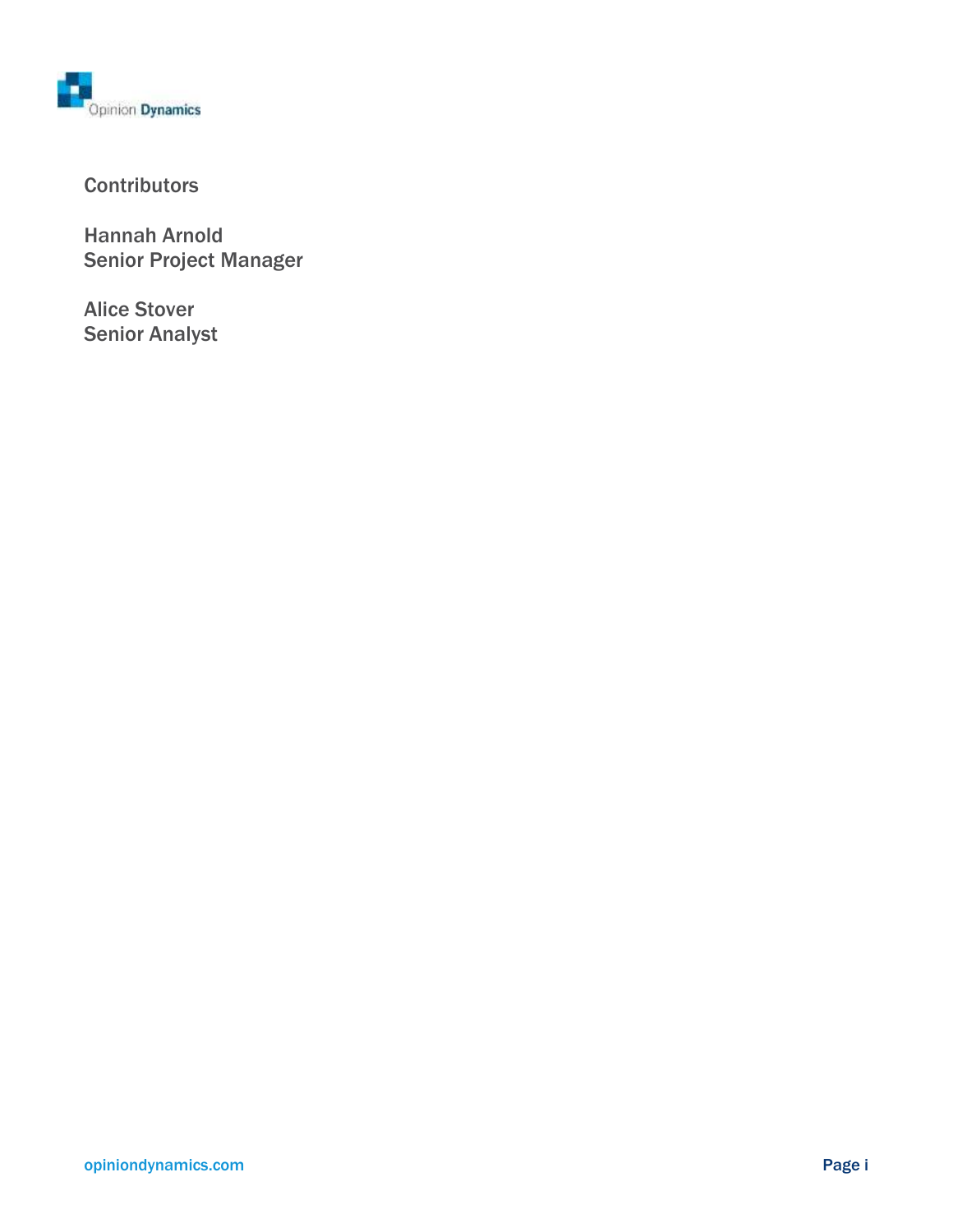

## **Table of Contents**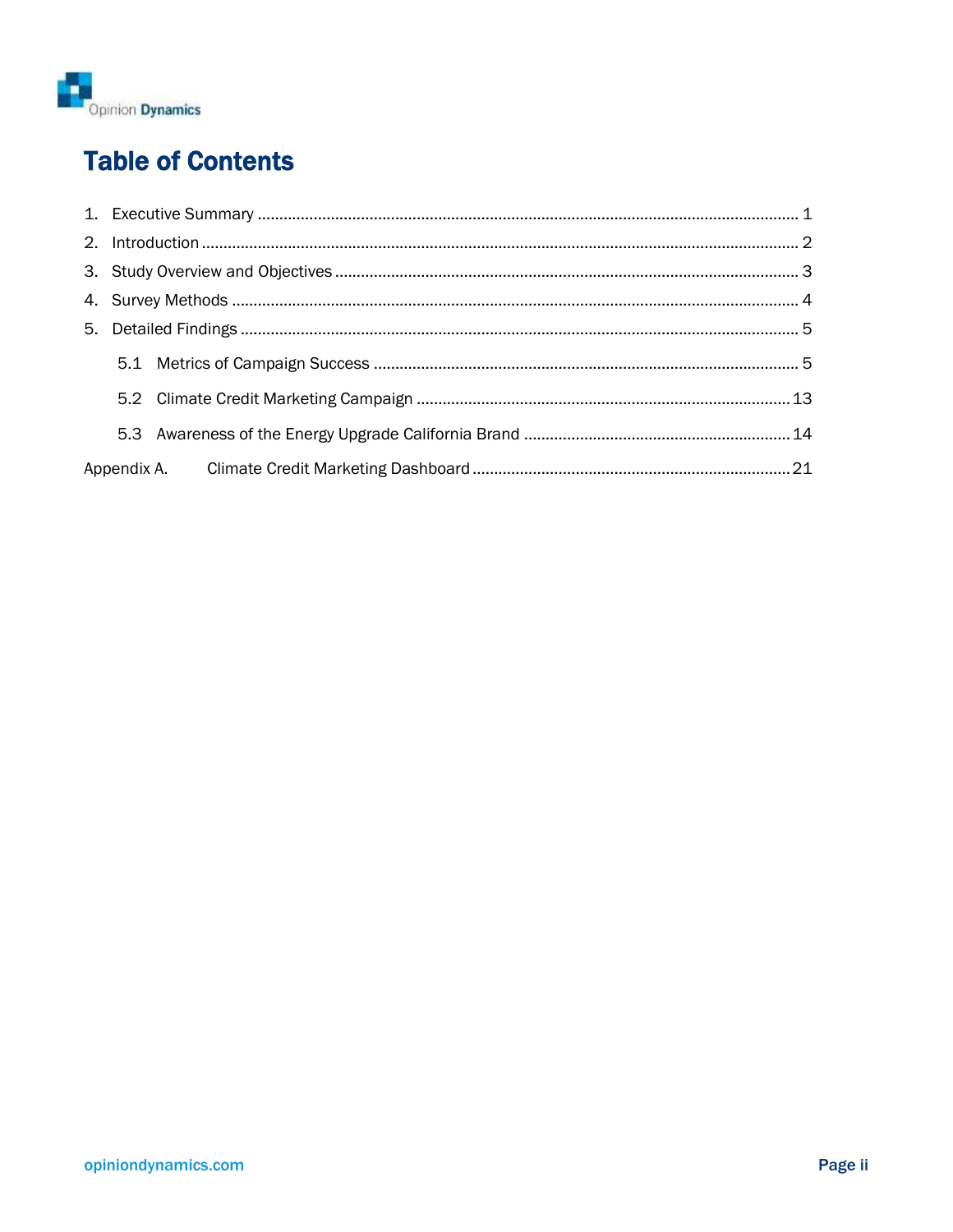

## Table of Tables

| Table 6. Knowledge of Who Provides the Climate Credit among Those Aware of the Credit 9 |  |
|-----------------------------------------------------------------------------------------|--|
|                                                                                         |  |
|                                                                                         |  |
|                                                                                         |  |
|                                                                                         |  |
| Table 11. Unaided Awareness of Energy-Related Brands, Campaigns and Initiatives14       |  |
|                                                                                         |  |
|                                                                                         |  |
|                                                                                         |  |
|                                                                                         |  |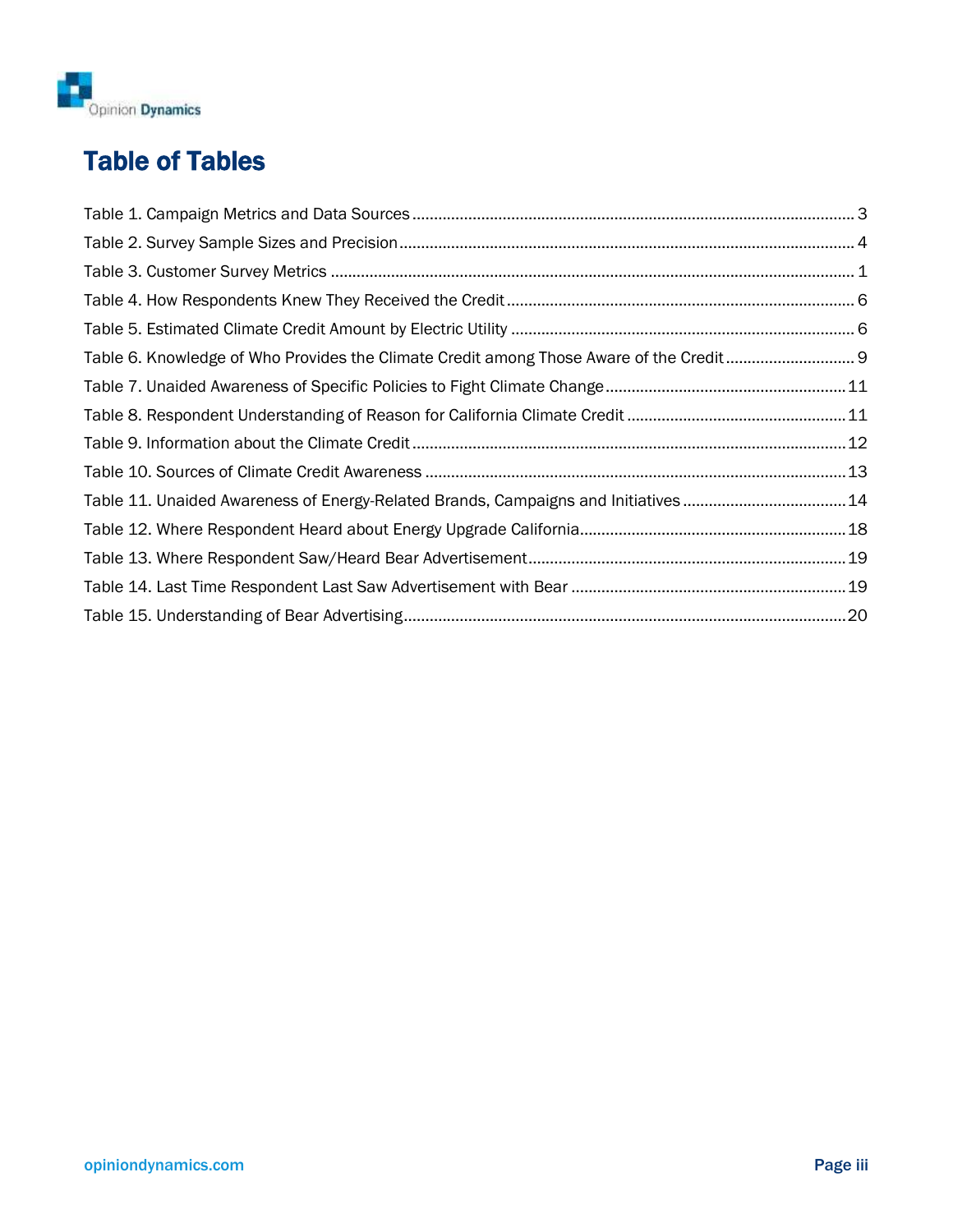

## Table of Figures

| Figure 5. Additional Motivation to Save Energy in the Home since Learning about the Credit (n=95) 13 |  |
|------------------------------------------------------------------------------------------------------|--|
|                                                                                                      |  |
|                                                                                                      |  |
|                                                                                                      |  |
|                                                                                                      |  |
|                                                                                                      |  |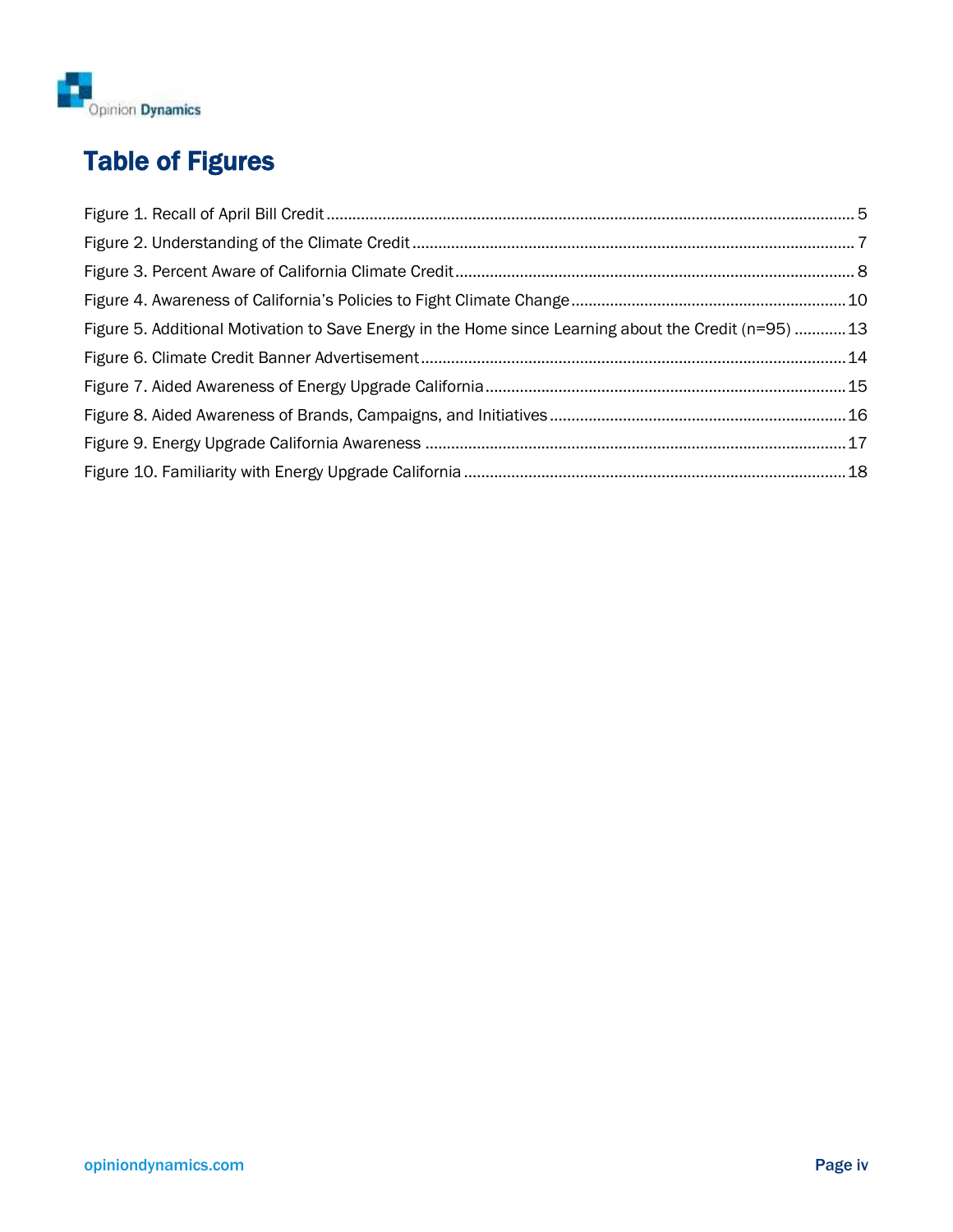## <span id="page-5-0"></span>1. Executive Summary

This report presents the results from an assessment of the California Climate Credit marketing campaign conducted in April and May 2014. The State of California's cap-and-trade program generates revenues in the electricity-generation sector. The California investor owned utilities (IOUs) distribute a share of these revenues to residential and small business customers via the California Climate Credit initiative, as directed by D.12- 12-033. The IOUs distribute the credit through customers' electric bills, with residential customers receiving a credit twice a year, and small business customers receiving a credit every month.

In accordance with Resolution E-4611, the Center for Sustainable Energy (CSE) conducted a campaign under the Energy Upgrade California™ (EUC) brand to educate customers about the California Climate Credit. The outreach conducted by CSE included a climate credit page on the EUC website, digital ads, search term ads, community-based outreach, community event attendance, earned media, and social media.

CSE developed eight metrics of campaign success. This assessment focused on the four metrics that were measurable through a customer survey (see [Table 1\)](#page-5-1). Opinion Dynamics conducted a survey with 1,083 California residents who were eligible to receive the Climate Credit between April 30 and June 19, 2014. The key findings are shown in [Table 1.](#page-5-1)

<span id="page-5-1"></span>

| <b>Metrics</b> | <b>Description</b>                                                                                                                                                                                                     | <b>Key Findings</b>                                                                                                                                                                                                                                                          |
|----------------|------------------------------------------------------------------------------------------------------------------------------------------------------------------------------------------------------------------------|------------------------------------------------------------------------------------------------------------------------------------------------------------------------------------------------------------------------------------------------------------------------------|
| $\mathcal{D}$  | Increase awareness of the California Climate Credit initiative<br>among California residents and California small businesses by May<br>15                                                                              | • 43% knew they received a credit<br>• 27% aware of "Climate Credit"                                                                                                                                                                                                         |
| 3              | Among those aware of the credit, knowledge that it was provided<br>by the State of California (for both California residents and<br>California small businesses)                                                       | • 28% correctly identified source of<br>credit                                                                                                                                                                                                                               |
| 4              | Among those aware of the credit, knowledge that it is provided as<br>part of the state's effort to slow climate change and/or reduce<br>pollution (for both California residents and California small<br>businesses)   | • 63% are aware that California has<br>policies to fight climate change<br>• 3% mentioned the Climate Credit<br>when describing a policy, unaided<br>• 17% of those aware of the Climate<br>Credit said its purpose was to<br>encourage energy saving actions (4%<br>of all) |
| 5              | Among those aware of the credit, agreement that it has improved<br>motivation to take some form of action in improving personal<br>energy efficiency (for both California residents and Californian<br>small business) | • 49% of those aware of the Climate<br>Credit said they were motivated to<br>take action (10% of all)                                                                                                                                                                        |

#### Table 1. Performance on Survey-Based Metrics

Approximately two out of five California residents recalled receiving a credit on their April electric bill (43%). Most of these residents did not know why they received a credit (74%). When asked directly, approximately one-quarter of Californians had heard about the Climate Credit (27%). Just over one-quarter of those who had heard of the Climate Credit knew that the state of California provided the credit (28%). Slightly under one in five correctly identified the purpose of the Climate Credit as encouraging Californians to save energy (17%). Nearly half of those who were aware of the Credit said that it motivated them to save energy (49%). Nearly two-thirds of Californians are aware that the state has policies to fight climate change, but few can name a specific policy.

#### opiniondynamics.com **Page 1**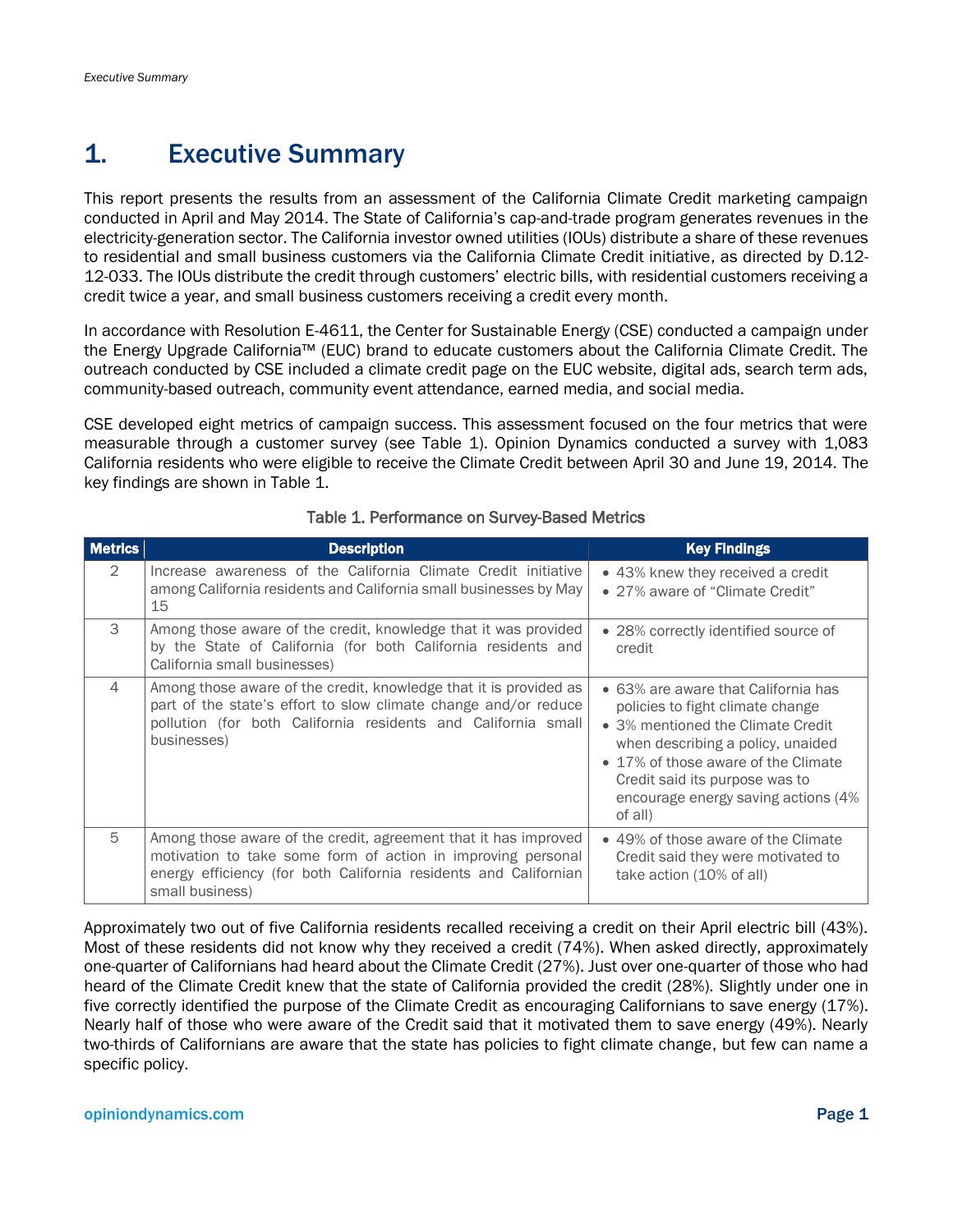## <span id="page-6-0"></span>2. Introduction

This report presents the results from an assessment of the California Climate Credit marketing campaign conducted in April and May 2014. The State of California's cap-and-trade program generates revenues in the electricity-generation sector. The California investor owned utilities (IOUs) distribute a share of these revenues to residential and small business customers via the California Climate Credit initiative, as directed by D.12- 12-033. The IOUs distribute the credit through customers' electric bills, with residential customers receiving a credit twice a year, and small business customers receiving a credit every month.

In accordance with Resolution E-4611, the Center for Sustainable Energy (CSE) conducted a campaign under the Energy Upgrade California™ (EUC) brand to educate customers about the California Climate Credit. The primary goal of this campaign was to promote awareness and understanding of the credit among residential and small business IOU customers. Furthermore, the campaign aimed to make the target audience feel connected to and generally positive about California's climate policies and comprehensive approach to greenhouse gas (GHG) reduction, thereby encouraging Californians to take action to reduce their energy consumption and GHG emissions. Resolution E-4611 also specifies that CSE has \$3.85 million to perform this outreach in 2013, and that this budget would be allowed to carry over into 2014.

The outreach conducted by CSE included a climate credit page on the EUC website, digital ads, search term ads, community-based outreach, community event attendance, earned media, and social media. Campaign achievements include1:

- **E** Website: More than 126,000 unique visitors (approximately 25,000 of whom are non-English speakers). All of the non-English speakers came to the website by clicking on paid digital advertisements compared to 71% of English speakers. The rest of the English speakers typed in the website name (19%), came from a paid search term advertising (8%) or a referral (1%).
- **Paid Digital Advertisements:** More than 200 million impressions and approximately 125,000 clicks for a click-through rate of .07%.
- **Paid Search Term Advertising:** More than 2.1 million impressions and approximately 28,000 clicks for a click-through rate of 1.3%
- **Community-Based Outreach:** Provided collateral to 10 community-based organizations and attended two partner events.
- **Community Events:** Attended 43 community events and engaged with close to 16,000 attendees.
- **Earned Media:** Earned 345 media placements, which had the potential for more than 45 million potential impressions.
- Social Media: As of April 28, 2014, the campaign's Facebook page had 4,005 "Likes".

 $\overline{\phantom{a}}$ 

<sup>1</sup> For a more detailed breakdown of campaign achievements, please see Appendix A.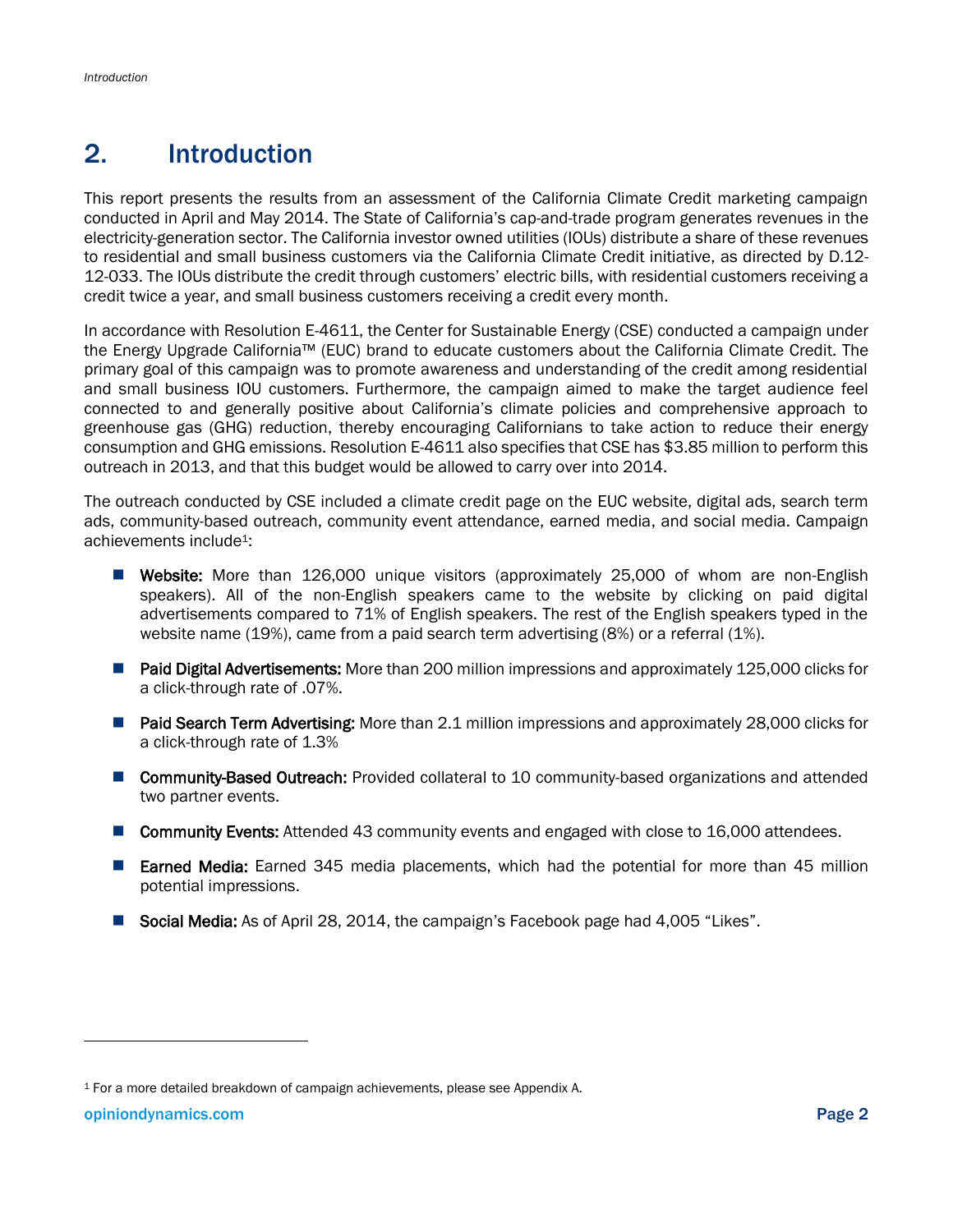## <span id="page-7-0"></span>3. Study Overview and Objectives

The Center for Sustainable Energy (CSE) developed eight metrics of campaign success, four of which are measurable through a customer survey. The objective of this study is to measure campaign performance against those four metrics (Metrics 2-5 as can be seen in [Table 2Error! Reference source not found.\)](#page-7-1).

<span id="page-7-1"></span>

|                | <b>Metrics Description</b>                                                                                                                                                                                              | <b>Data Source</b>                            |
|----------------|-------------------------------------------------------------------------------------------------------------------------------------------------------------------------------------------------------------------------|-----------------------------------------------|
| $\mathbf{1}$   | Reach 84% of Californians (adults 24-54) with a 3+ reach of 62%. Hispanic reach: 92%<br>with $3+$ each of 62%                                                                                                           | Nielsen, ComScore,<br>Arbitron, Double Click  |
| $\overline{2}$ | Increase awareness of the California Climate Credit initiative among California<br>residents and California small businesses by May 15                                                                                  | <b>Opinion Dynamics</b><br><b>Survey</b>      |
| 3              | Among those aware of the credit, knowledge that it was provided by the State of<br>California (for both California residents and California small businesses)                                                           | <b>Opinion Dynamics</b><br>Survey             |
| $\overline{4}$ | Among those aware of the credit, knowledge that it is provided as part of the state's<br>effort to slow climate change and/or reduce pollution (for both California residents and<br>California small businesses)       | <b>Opinion Dynamics</b><br>Survey             |
| 5              | Among those aware of the credit, agreement that it has improved motivation to take<br>some form of action in improving personal energy efficiency (for both California<br>residents and Californian small business)     | <b>Opinion Dynamics</b><br>Survey             |
| 6              | Drive unique visitors to the "Credit" page of the EUC website over the course of the<br>campaign look-back window to account for digital assets driving view-through traffic                                            | <b>Extractable and Lowe</b><br>Campbell Ewald |
|                | Compare traffic sources to the "Credit" page of the EUC website for the course of the<br>3.5-week campaign and 30-day look-back window to account for digital assets driving<br>view-through traffic                    | Extractable and Lowe<br>Campbell Ewald        |
| 8              | Engagement measure of visitors on the EUC website beyond the "Credit" landing page<br>for the course of the 3.5-week campaign and 30-day look-back window to account for<br>digital assets driving view-through traffic | Extractable and Lowe<br>Campbell Ewald        |

#### Table 2. Campaign Metrics and Data Sources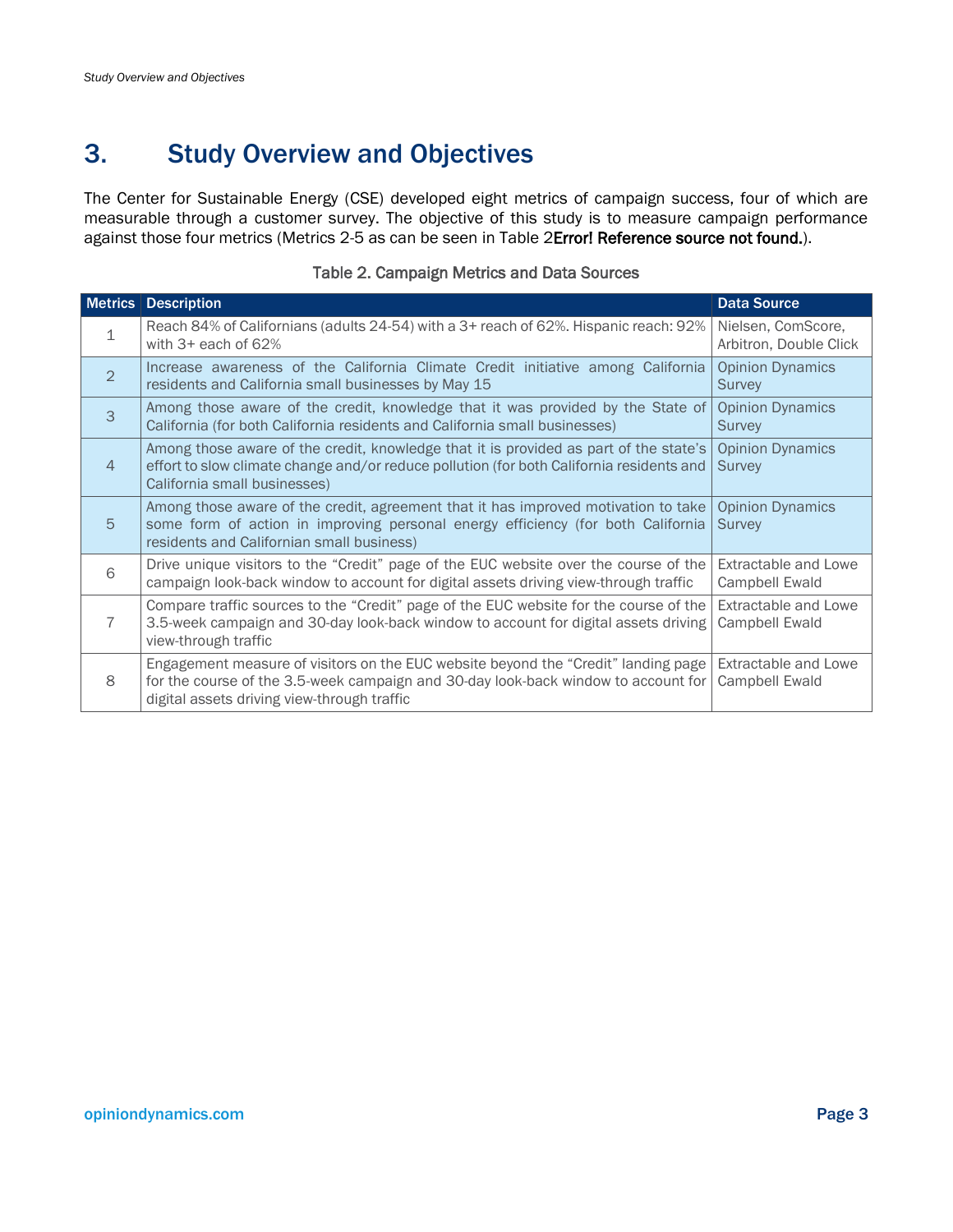## <span id="page-8-0"></span>4. Survey Methods

To assess awareness and understanding of the California Climate Credit, Opinion Dynamics designed and fielded a survey with a representative sample of California residents who were eligible to receive the credit.<sup>2</sup> In addition, survey respondents had to be aware of or pay their electric bill. We completed an internet survey with English-speaking respondents, and a telephone survey in Spanish, Mandarin, and Cantonese to ensure representation of these non-English-speaking populations. We had to use a multi-method approach because no internet panel currently exists with sufficient numbers of non-English speakers.

We utilized the YouGov internet panel to complete the English survey. YouGov employs a sample-matching approach to draw a representative sample of the target population from its panel members. The sample for this survey was matched to the California population in terms race, gender, and age. We completed 883 interviews in English between April 30 and May 12, 2014.

CSE conducted Climate Credit marketing in four languages (including English) to reach the diverse California population. To ensure representation of non-English speakers in our survey, we conducted telephone surveys in three languages that represent a large proportion of California non-English speakers: Spanish, Mandarin, and Cantonese. We limited the survey to respondents whose English skills were limited to ensure representation of the target population for the non-English marketing campaign. We completed 100 interviews in Spanish and 100 total interviews in the two Chinese languages between June 3 and 19, 2014.

<span id="page-8-1"></span>Upon completion of the surveys, we combined the three data files and weighted the combined file so that it was representative of the California population in terms of age, gender, and race. [Table 3](#page-8-1) shows the sample sizes and associated precision levels at the 90% confidence level.

| Language/Mode                 | <b>Respondents</b> | <b>Precision at</b><br>90% CL |
|-------------------------------|--------------------|-------------------------------|
| English - Internet            | 883                | 0.02                          |
| Spanish - Telephone           | 100                | 0.05                          |
| Chinese Languages - Telephone | 100                | 0.05                          |
| Mandarin - Telephone          | 46                 | 0.07                          |
| Cantonese - Telephone         | 54                 | 0.07                          |
| Total                         | 1.083              | 0.01                          |

#### Table 3. Survey Sample Sizes and Precision

<sup>2</sup> Electric customers of Liberty Utilities, Pacific Power, PG&E, SCE, and SDG&E received the credit.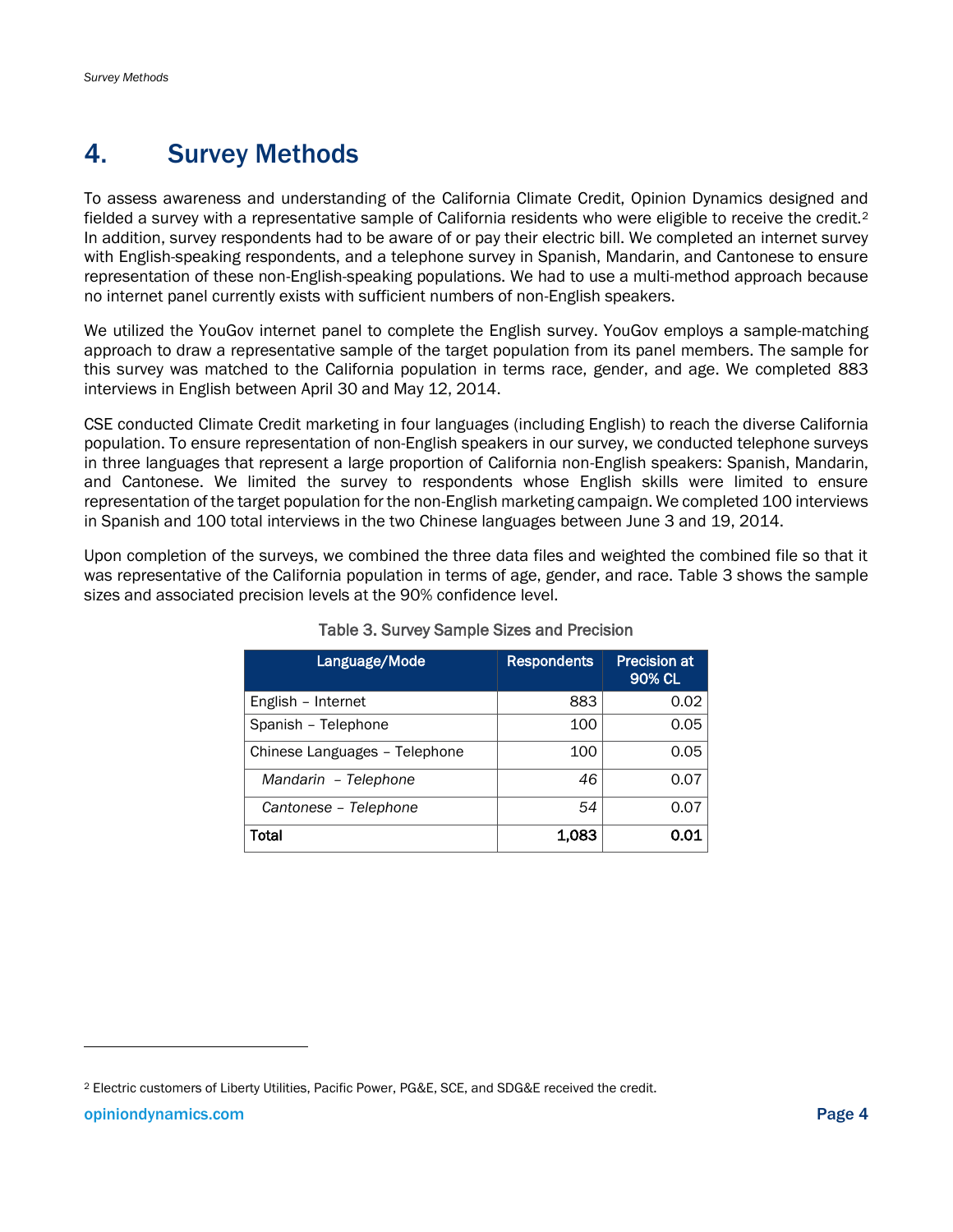## <span id="page-9-0"></span>5. Detailed Findings

In this section, we present the findings of the survey as they relate to the campaign's achievement of Metrics 2-5, four of the eight metrics developed to measure campaign success. We also present findings on awareness of the Energy Upgrade California™ (EUC) brand in general.

### <span id="page-9-1"></span>5.1 Metrics of Campaign Success

### 5.1.1 Metric #2: Awareness of the California Climate Credit

Key Finding: Not quite half of California residents who received the Climate Credit noticed it on their bill (43%). One-quarter knew why they received a credit on their bill (24%). Just over one-quarter had heard specifically of the California Climate Credit (27%).

<span id="page-9-2"></span>We asked about awareness of the California Climate Credit using both unaided and aided questions. Customers might recall receiving a credit on their electric bill, but may not know that it was the Climate Credit or understand why they received it. Before asking about awareness of the Climate Credit by name, we first asked respondents if they received a credit on their April electric bill. Approximately two out of five said they received a credit (43%).<sup>3</sup>



#### Figure 1. Recall of April Bill Credit

We asked respondents how they knew that they received a credit. Seeing the credit on their bills was the most frequently mentioned response—either on their paper bill (51%) or their electronic bill (20%). Fewer respondents said they read the descriptions of the credit that came with their bill (see [Table 4\)](#page-10-0).

 $\overline{\phantom{a}}$ 

<sup>&</sup>lt;sup>3</sup> It is possible that customers could have received other credits on their bill. We asked those who said they received a credit why they received it. To restrict this question to awareness of a credit that could be the Climate Credit, respondents who mentioned other valid credits, such as a low-income credit, were classified as being unaware that they received a credit. This reclassification caused awareness to drop from 46% to the 43% reported here.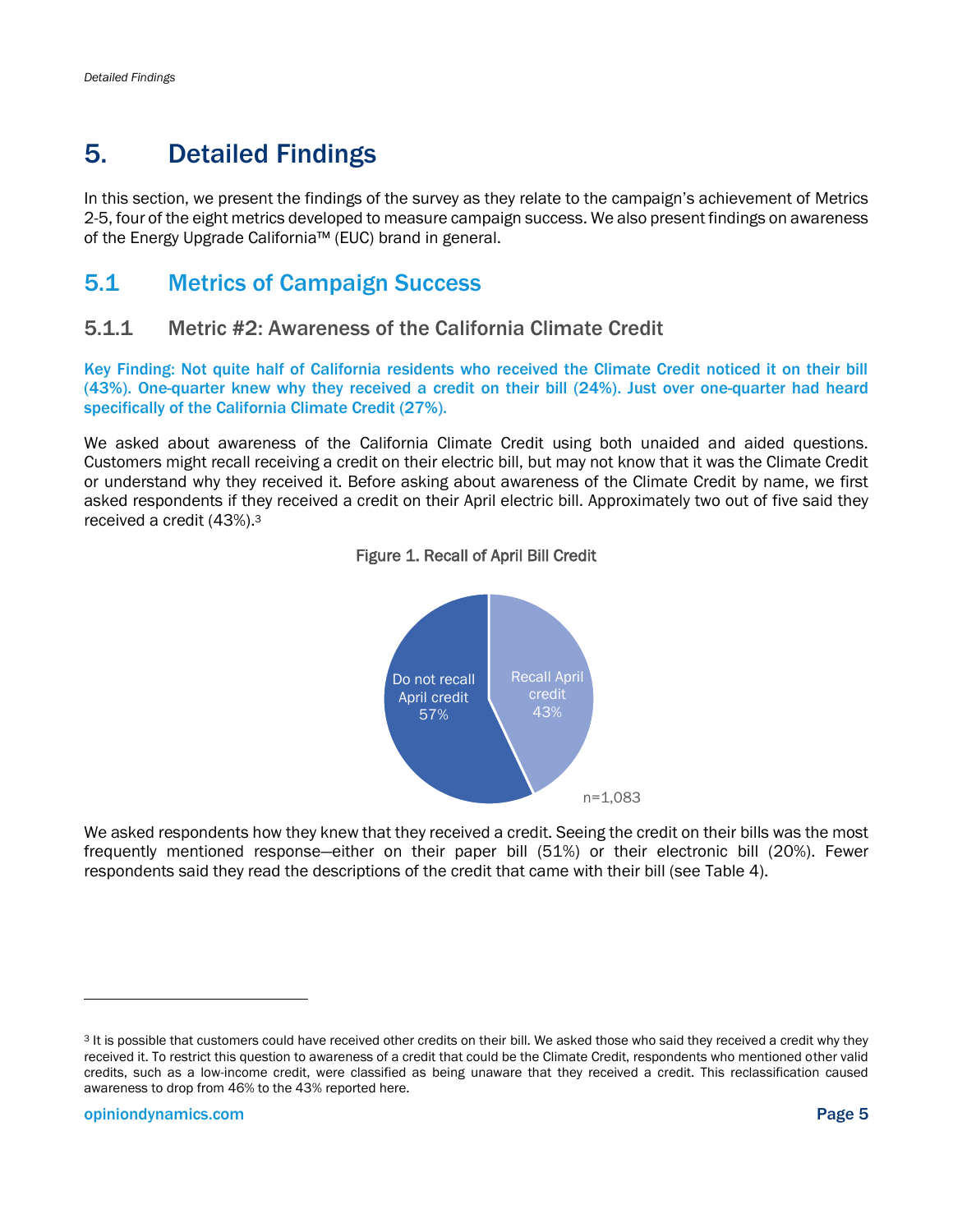<span id="page-10-0"></span>

| How do you know that you received the credit?<br>(Multiple Response) | <b>Percent of Responses</b><br>$(n=556)$ |
|----------------------------------------------------------------------|------------------------------------------|
| Saw the credit on paper bill                                         | 51%                                      |
| Saw the credit on electronic bill/online account                     | 20%                                      |
| Read an insert that came with paper bill                             | 13%                                      |
| Received an email telling me about it                                | 6%                                       |
| Read an attachment that came with electronic bill                    | 5%                                       |
| Someone in my household told me                                      | 3%                                       |
| The news media                                                       | 1%                                       |
| Direct communication with utility                                    | 1%                                       |
| Other                                                                | 1%                                       |

#### Table 4. How Respondents Knew They Received the Credit

Base: Those who reported that they received a credit on their April bill.

Before describing the Climate Credit, we asked some additional questions to assess people's knowledge and understanding of their April bill credit. [Table 5](#page-10-1) shows the credit amount that each respondent estimated, listed by electric utility company. The grey squares represent the value ranges of the actual credit amount. The most frequent response was the correct dollar amount, though a majority either gave an incorrect response or said they did not the amount of their credit.<sup>4</sup>

| Table 5. Estimated Climate Credit Amount by Electric Utility |  |  |
|--------------------------------------------------------------|--|--|
|--------------------------------------------------------------|--|--|

<span id="page-10-1"></span>

| <b>Electric Service</b>             | <b>Actual Climate</b><br><b>Credit Amount</b> | <b>Count of Respondent by Estimated Credit Amount</b> |     |    |     |     |                                                                  |      |     |     |
|-------------------------------------|-----------------------------------------------|-------------------------------------------------------|-----|----|-----|-----|------------------------------------------------------------------|------|-----|-----|
| <b>Provider</b>                     |                                               | $$0-10$                                               |     |    |     |     | $$11-20$ $$21-25$ $$26-30$ $$31-35$ $$36-40$ $$40-50$ $> $50$ DK |      |     |     |
| PG&E (n=183)                        | \$29.81                                       | 4%                                                    | 5%  | 5% | 37% | 7%  | 4%                                                               | 6%   | 6%  | 28% |
| SCE (n=221)                         | \$40.00                                       | 7%                                                    | 7%  | 7% | 5%  | 1%  | 42%                                                              | 8%   | 3%  | 20% |
| SDG&E (n=56)                        | \$36.24                                       | 6%                                                    | 11% | 2% | 9%  | 19% | 17%                                                              | 4%   | 4%  | 30% |
| Pacific Power<br>$(n=5)$            | \$194.37                                      | 0%                                                    | 0%  | 0% | 33% | 0%  | 0%                                                               | 0%   | 67% | 0%  |
| <b>Liberty Utilities</b><br>$(n=1)$ | \$41.60                                       | 0%                                                    | 0%  | 0% | 0%  | 0%  | 0%                                                               | 100% | 0%  | 0%  |

Base: Those who reported that they received a credit on their April bill.

Note: The grey squares represent the value ranges of the actual credit amount.

We asked respondents why they received a credit on their bill. Nearly one-quarter (24%) gave a response that indicated that they understood the reason behind or purpose of the Climate Credit. The remaining respondents either gave an answer that had nothing to do with the Climate Credit (33%), or said they did not know why they received the credit (43%).

<sup>4</sup> We interviewed only five Pacific Power customers and one Liberty Utilities customer. A majority of these respondents gave the correct dollar amount of the credit, but the sample size is too small to draw any firm conclusions about these customers.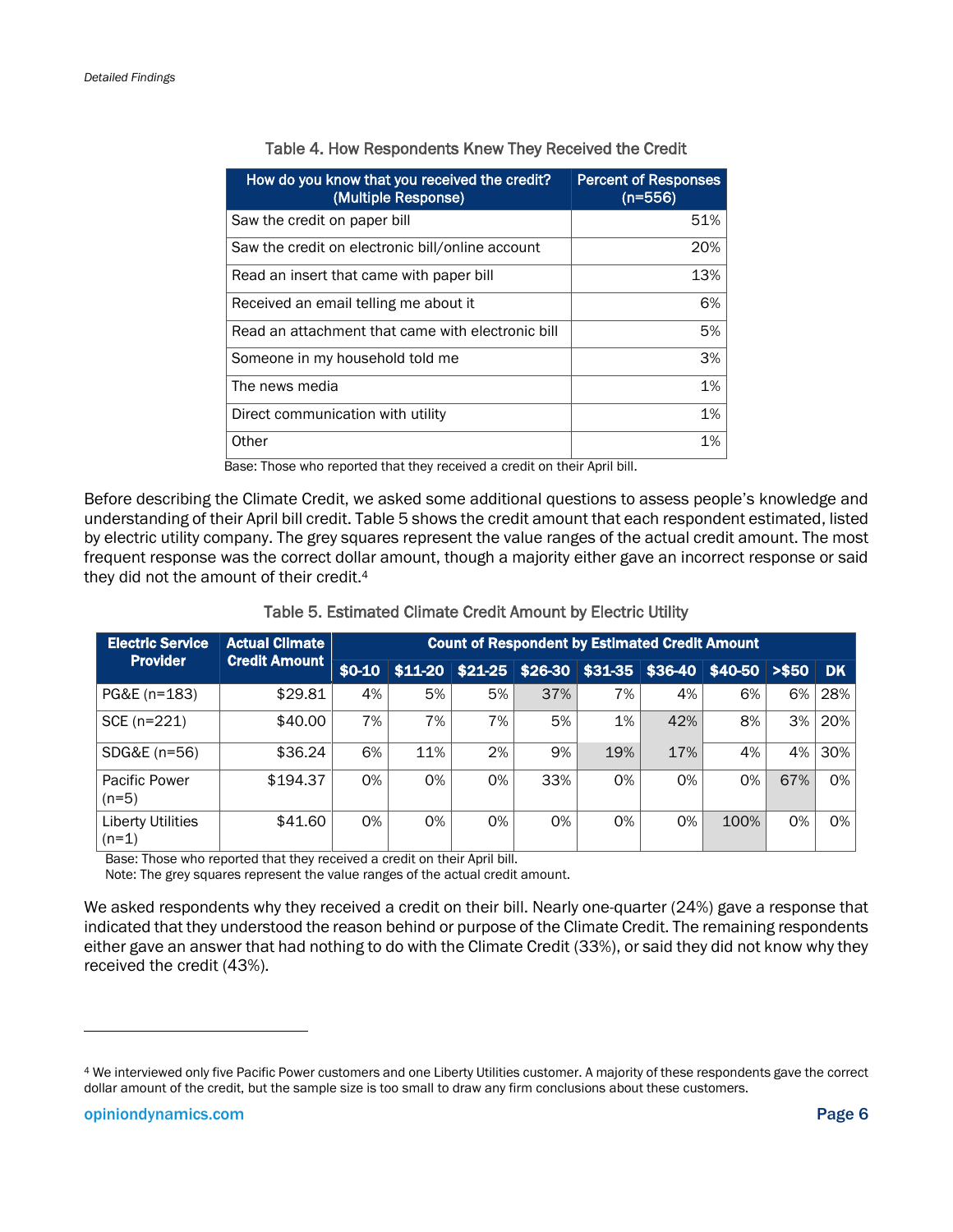<span id="page-11-0"></span>

#### Figure 2. Understanding of the Climate Credit

Following the unaided awareness questions, we asked respondents directly if they had heard of the California Climate Credit, which we described as a credit that California residents would receive on their electric bills in April and October. Approximately one-quarter (27%) said they had heard of the Climate Credit before taking the survey. Awareness of the climate credit varied across some demographic groups, including:

- Younger respondents (age 18-29) were more likely than all other age groups to have heard of the Climate Credit.
- **Those with a college or postgraduate education were more likely to have heard about the Climate** Credit than those who only completed high school or some college.
- Whites had a significantly higher level of awareness of the Climate Credit than Hispanics or Chinese respondents.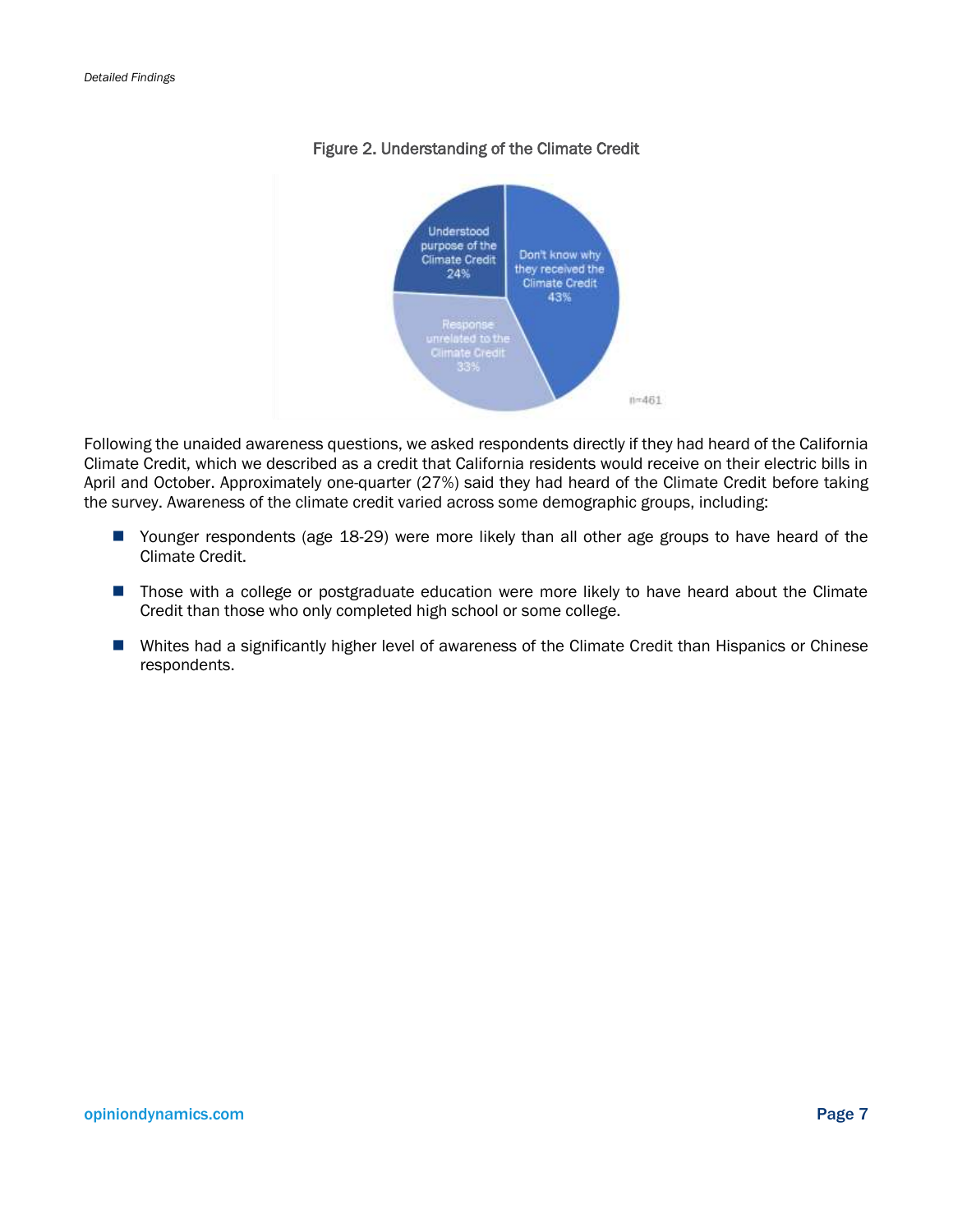<span id="page-12-0"></span>

| <b>Total</b>     | Total (n=1072)       | 27%                 |
|------------------|----------------------|---------------------|
| Age              | $18-29$ (n=76)       | 37% A               |
|                  | 30-44 (n=250)        | 23%                 |
|                  | 45-64 (n=497)        | 25%                 |
|                  | $65+ (n=249)$        | 25%                 |
|                  | Male (n=474)         | 26%                 |
| Gender           | Female (n=598)       | 27%                 |
|                  | White (n=486)        | 27%<br>B            |
| Race             | Black (n=49)         | 26% с               |
|                  | Hispanic (n=358)     | 20%<br>D            |
|                  | Chinese (n=105)      | 22%<br>$\mathbb{C}$ |
|                  | Other (n=74)         | 45% A               |
| <b>Education</b> | $-HS(n=404)$         | 24% E               |
|                  | Some College (n=331) | 24%<br>E            |
|                  | College (n=201)      | 31%                 |
|                  | PG (n=136)           | 35%                 |
| Region           | Northern CA (n=375)  | 28%                 |
|                  | Greater LA (n=417)   | 27%                 |
|                  | San Diego (n=91)     | 33%                 |

#### Figure 3. Percent Aware of California Climate Credit

#### Notes:

- (A) The difference is statistically significant compared to all other cohorts at the 90% level in this group
- (B) The difference is statistically significant compared to Chinese and Hispanic respondents at the 90% level in this group
- (C) The difference is statistically significant compared to "other" races at the 90% level in this group
- (D) The difference is statistically significant compared to whites and "other" races at the 90% level in this group
- (E) The difference is statistically significant compared to respondents with college and postgraduate education at the 90% level in this group

### 5.1.2 Metric #3: Knowledge of the State of California as the Credit's Provider

Key Finding: Slightly over one-quarter of California residents knew that the State of California provided the Climate Credit (28%). Nearly equal numbers thought it was provided by their electric utility (24%).

We asked the respondents who were aware of the Climate Credit who they thought provided the credit. Slightly over one-quarter (28%) gave an answer that could be considered correct—either the State of California, or some mention of carbon offsets paid by businesses.

More frequently, respondents gave an incorrect response (43%), the most common one being their utility (24%). Three in ten also admitted that they did not know who provided the credit (30%).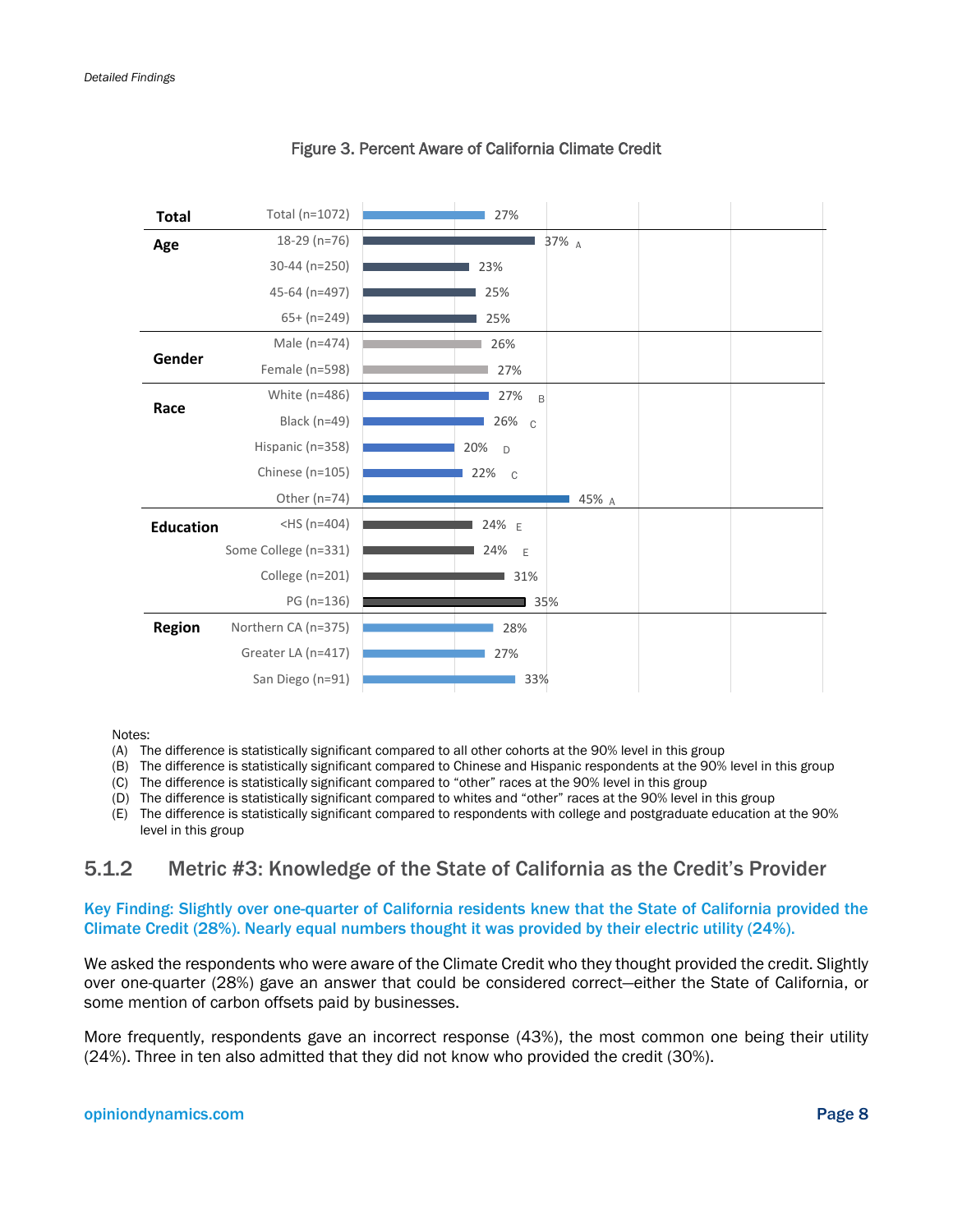| To the best of your knowledge, who provides the<br>California Climate Credit? | <b>Percent of</b><br><b>Respondents</b><br>$(n=259)$ |
|-------------------------------------------------------------------------------|------------------------------------------------------|
| <b>Correct Response</b>                                                       | 28%                                                  |
| Incorrect Response                                                            | 43%                                                  |
| Utility Companies                                                             | 24%                                                  |
| Don't know                                                                    | 30%                                                  |

<span id="page-13-0"></span>Table 6. Knowledge of Who Provides the Climate Credit among Those Aware of the Credit

Base: Those aware of the California Climate Credit.

### 5.1.3 Metric #4: Knowledge of the Credit's Role in California's Efforts to Slow Climate Change and/or Reduce Pollution

Key Finding: While close to two-thirds of California residents said they know that California has policies in place to fight climate change (63%), very few made the connection between the Climate Credit they received and these efforts (3%).

Prior to asking any questions about the Climate Credit or Energy Upgrade California, we asked respondents whether, to the best of their knowledge, California has any policies in place to fight climate change. Close to two-thirds said California did have policies in place (63%). Differences among demographic groups include:

- **Respondents age 30 or older were more likely than younger respondents (age 18-29) to know that** California has policies in place to fight climate change.
- White respondents were more likely than black, Hispanic, or Chinese respondents to say they were aware of California's climate policies.
- **Respondents who are college-educated or completed postgraduate studies were more likely than** those with less education to state that California has policies in place to fight climate change.
- **Residents of Northern California were more likely than those living in the San Diego area to say that** California has policies to fight climate change.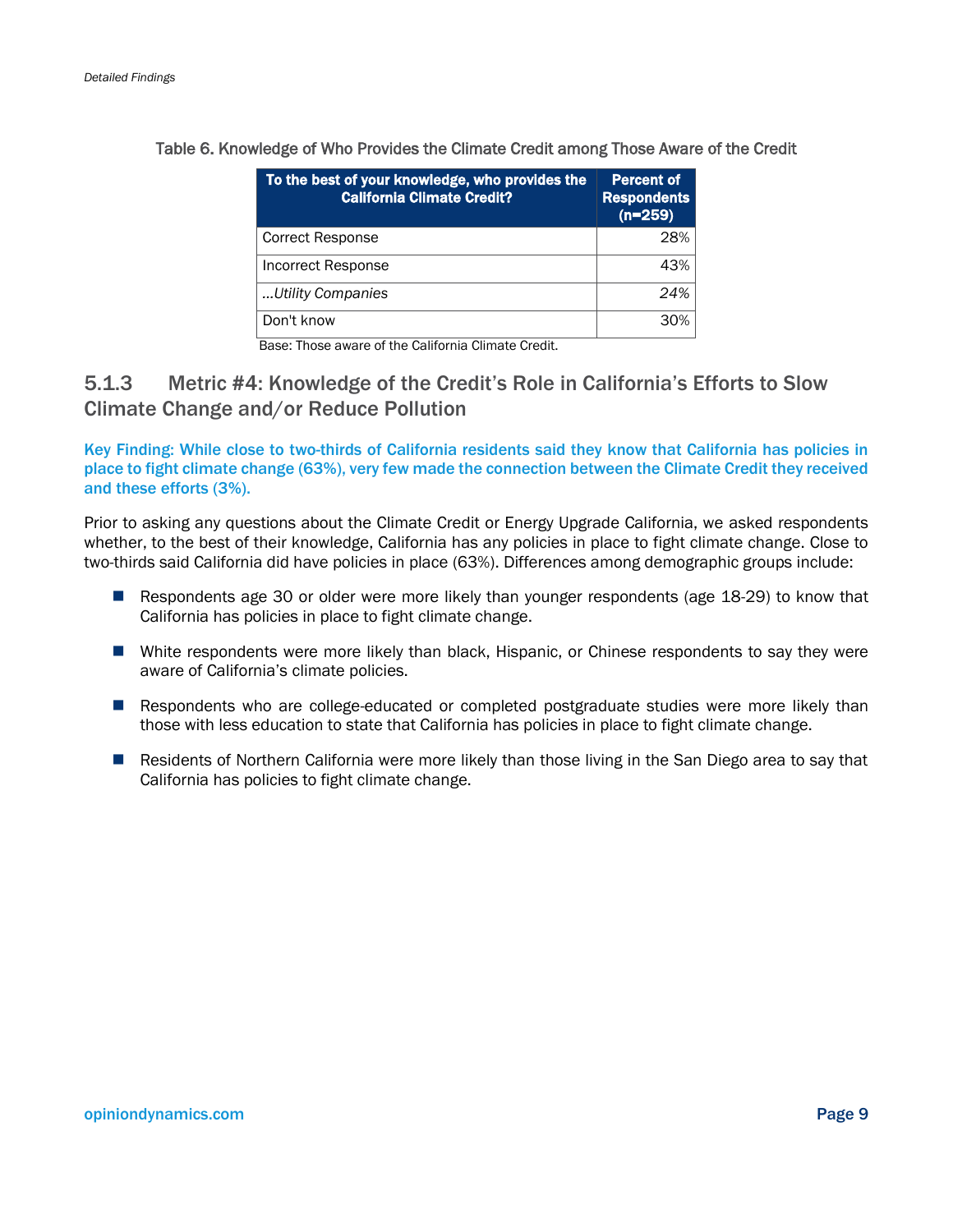<span id="page-14-0"></span>

Figure 4. Awareness of California's Policies to Fight Climate Change

Notes:

(A) The difference is statistically significant compared to all other cohorts in this group at the 90% level

(B) The difference is statistically significant compared to black, Hispanic and Chinese respondents at the 90% level

(C) The difference is statistically significant compared to white, Chinese and "other" races at the 90% level

(D) The difference is statistically significant compared to white and "other" races at the 90% level

(E) The difference is statistically significant compared to white and black respondents at the 90% level

(F) The difference is statistically significant compared to black and Hispanic respondents at the 90% level

(G) The difference is statistically significant compared to San Diego respondents at the 90% level

When respondents were asked to describe what the climate change policies entail, 59% gave a response, while 41% said they did not know. The most common answer among those who responded had to do with renewable or green energy, mentioned by 22%. Transportation was also a common theme among answers, including vehicle inspections, electric vehicles, and inspections (19%). Notably, 3% of respondents mentioned the California Climate Credit unaided (this question came before all other Climate Credit-related questions in the survey).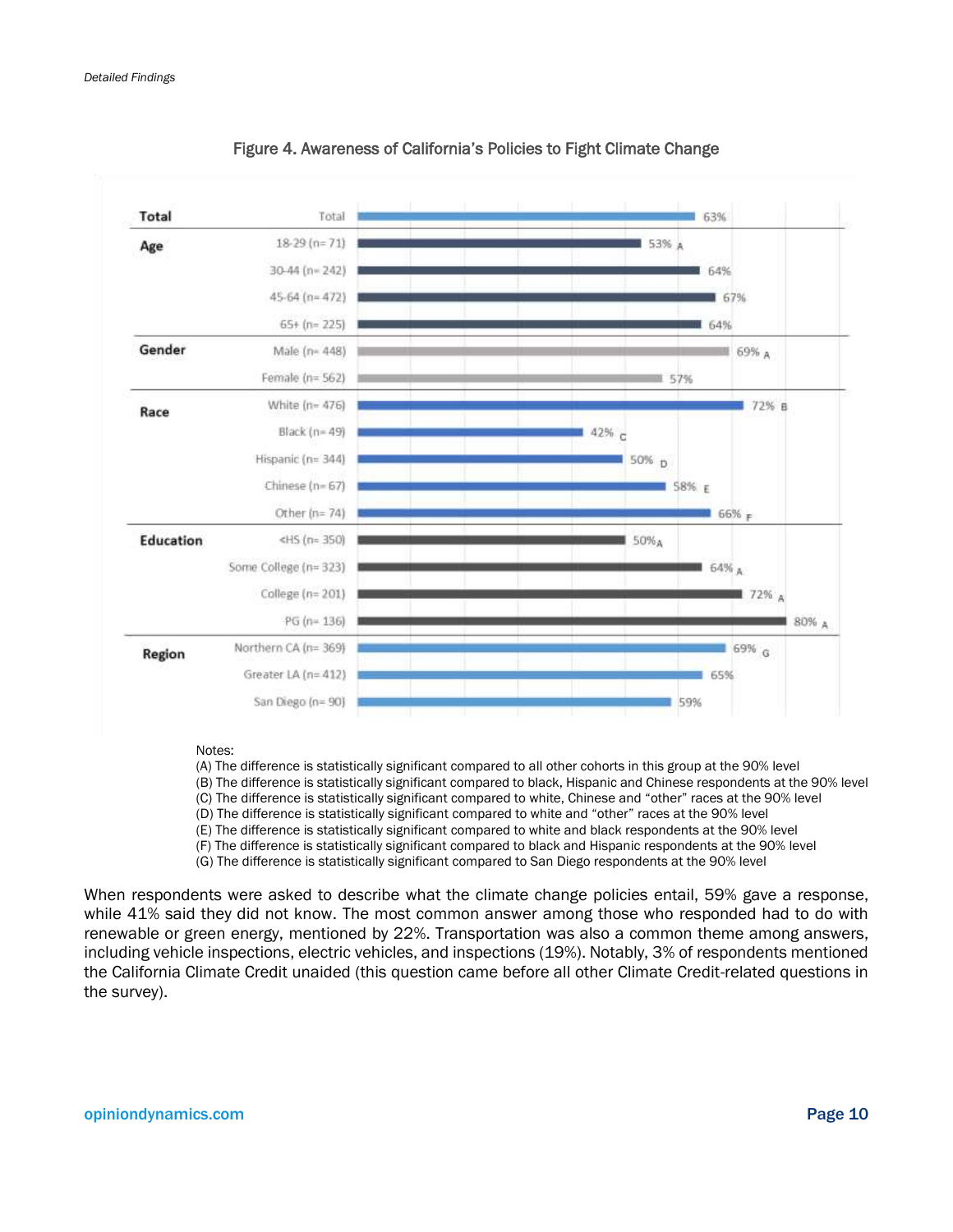<span id="page-15-0"></span>

| <b>Policies to Fight Climate Change</b>                          | <b>Percent of</b><br>Respondents (n=581)<br>(Multiple Response) |
|------------------------------------------------------------------|-----------------------------------------------------------------|
| Don't know                                                       | 41%                                                             |
| Renewable/green energy                                           | 22%                                                             |
| Transportation-related (inspections, electric vehicles, ethanol) | 19%                                                             |
| GHG emission reduction/emissions                                 | 11%                                                             |
| Energy conservation                                              | 7%                                                              |
| Cap and trade/carbon exchanges/carbon tax                        | 7%                                                              |
| Incentives for EE appliances/upgrades                            | 5%                                                              |
| Air pollution (general)                                          | 4%                                                              |
| Water (general)                                                  | 4%                                                              |
| Regulation/legislation (mix of specific and general)             | 4%                                                              |
| California Climate Credit                                        | 3%                                                              |
| No Burn Days                                                     | 3%                                                              |
| Recycling                                                        | 2%                                                              |
| Various institutions                                             | 2%                                                              |

#### Table 7. Unaided Awareness of Specific Policies to Fight Climate Change

Base: Those who think that California has policies in place to fight climate change. Note: Responses mentioned by less than 2% of respondents are not included.

We asked respondents who specifically said they were aware of the Climate Credit why California residents were receiving it. Half said they did not know (49%). Most did not give a response that had to do with the State's efforts to fight climate change. The most frequent response was that the Credit was given to encourage California residents to save energy (17%). Even though this response does not mention climate change directly, it is consistent with the Climate Credit campaign, which encouraged California residents to use the credit to make their homes more energy-efficient. Another frequent response was that it was a reward for having already saved energy (15%), which is the opposite of the campaign message. A few respondents did tie the credit to climate change and cap and trade (5%).

#### <span id="page-15-1"></span>Table 8. Respondent Understanding of Reason for California Climate Credit

| Why are California residents receiving this<br>credit on their electric bills? | <b>Percent of</b><br><b>Respondents</b><br>$(n=285)$ |
|--------------------------------------------------------------------------------|------------------------------------------------------|
| Don't know                                                                     | 49%                                                  |
| To encourage residents to save energy                                          | 17%                                                  |
| Reward for having conserved/saved energy                                       | 15%                                                  |
| High utility rates/past overcharges                                            | 9%                                                   |
| To fight climate change/cap and trade                                          | 5%                                                   |
| Reducing emissions                                                             | 2%                                                   |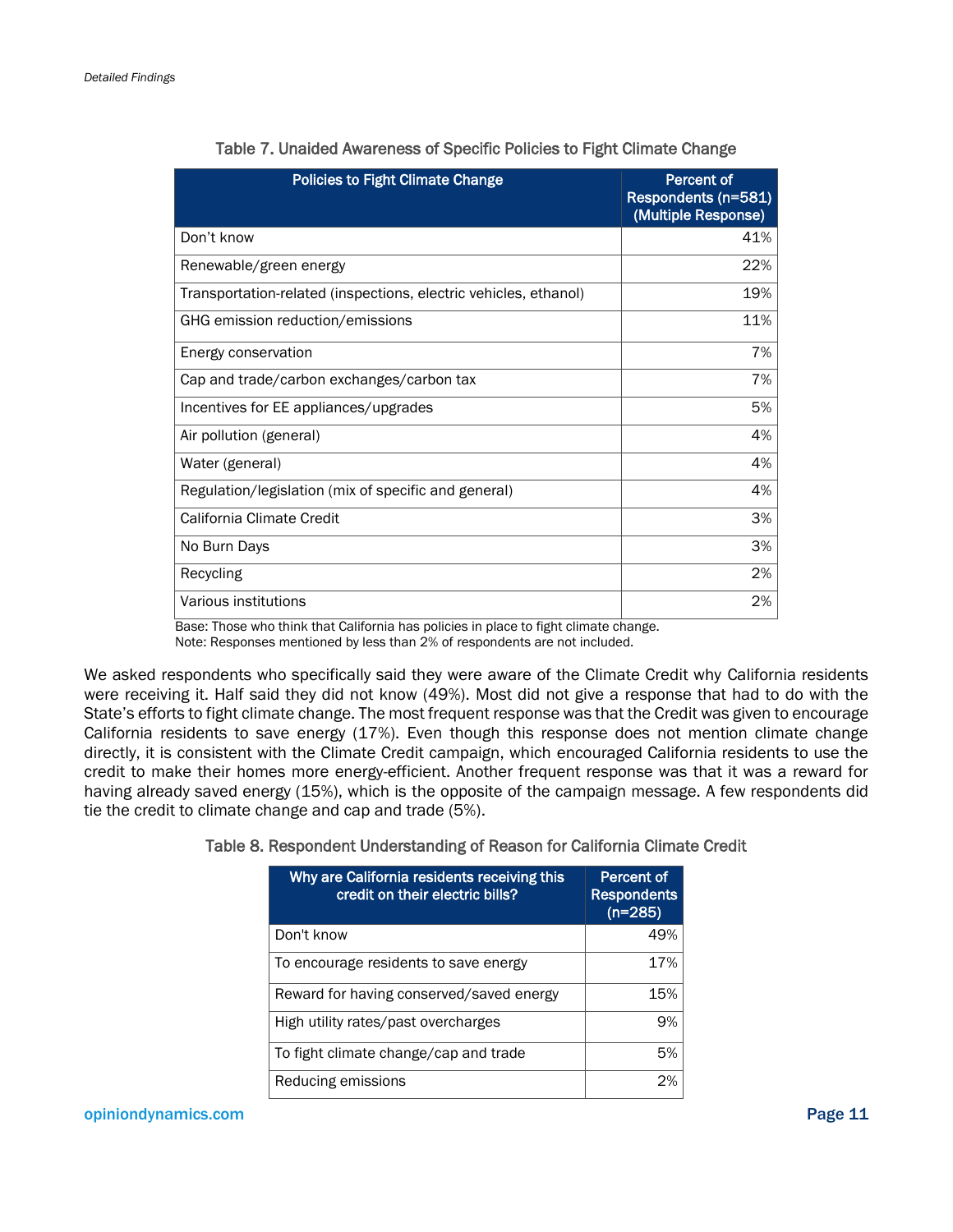| Encourage renewable energy    |       |
|-------------------------------|-------|
| To get political support      | $1\%$ |
| Fee/penalty paid by utilities | $1\%$ |

Base: Those aware of the California Climate Credit.

### 5.1.4 Metric #5: The Credit as a Motivator to Take Action

#### Key Finding: Among those aware, learning about the Climate Credit generally improved motivation to take energy-saving actions.

<span id="page-16-0"></span>In order to determine whether the credit motivated people to take steps to save energy, we first asked respondents whether they attempted to get additional information about the Climate Credit after they learned about it. One in five (20%) looked for additional information once they became aware of the credit. The internet was a popular information source; over one-third of respondents who looked for additional information went to the website that was provided on their bill (38%) or (37%) conducted a general internet search to find out more. A few also went to the website named in an advertisement they had seen (11%).

| Where did you go to get more information<br>about the California Climate Credit?<br>(Multiple Response) | Percent of<br><b>Responses</b><br>$(n=60)$ |
|---------------------------------------------------------------------------------------------------------|--------------------------------------------|
| Website provided in bill                                                                                | 38%                                        |
| Internet search                                                                                         | 37%                                        |
| Website named in an advertisement                                                                       | 11%                                        |
| Energy Upgrade California                                                                               | 6%                                         |
| <b>CPUC</b>                                                                                             | 5%                                         |
| Friends and family                                                                                      | 4%                                         |

#### Table 9. Information about the Climate Credit

Despite this relatively low level of information-seeking about the Climate Credit itself, what people did know about the credit appeared to motivate many to take actions to save energy in their homes. Almost half of those aware of the credit indicated that learning about it motivated them (49%). As can be seen in [Figure 5,](#page-17-2) those who were more motivated were generally much more motivated—84% ranked their motivation as a 5 or greater on a 1-7 scale, where 1 is "slightly more motivated" and 7 is "significantly more motivated."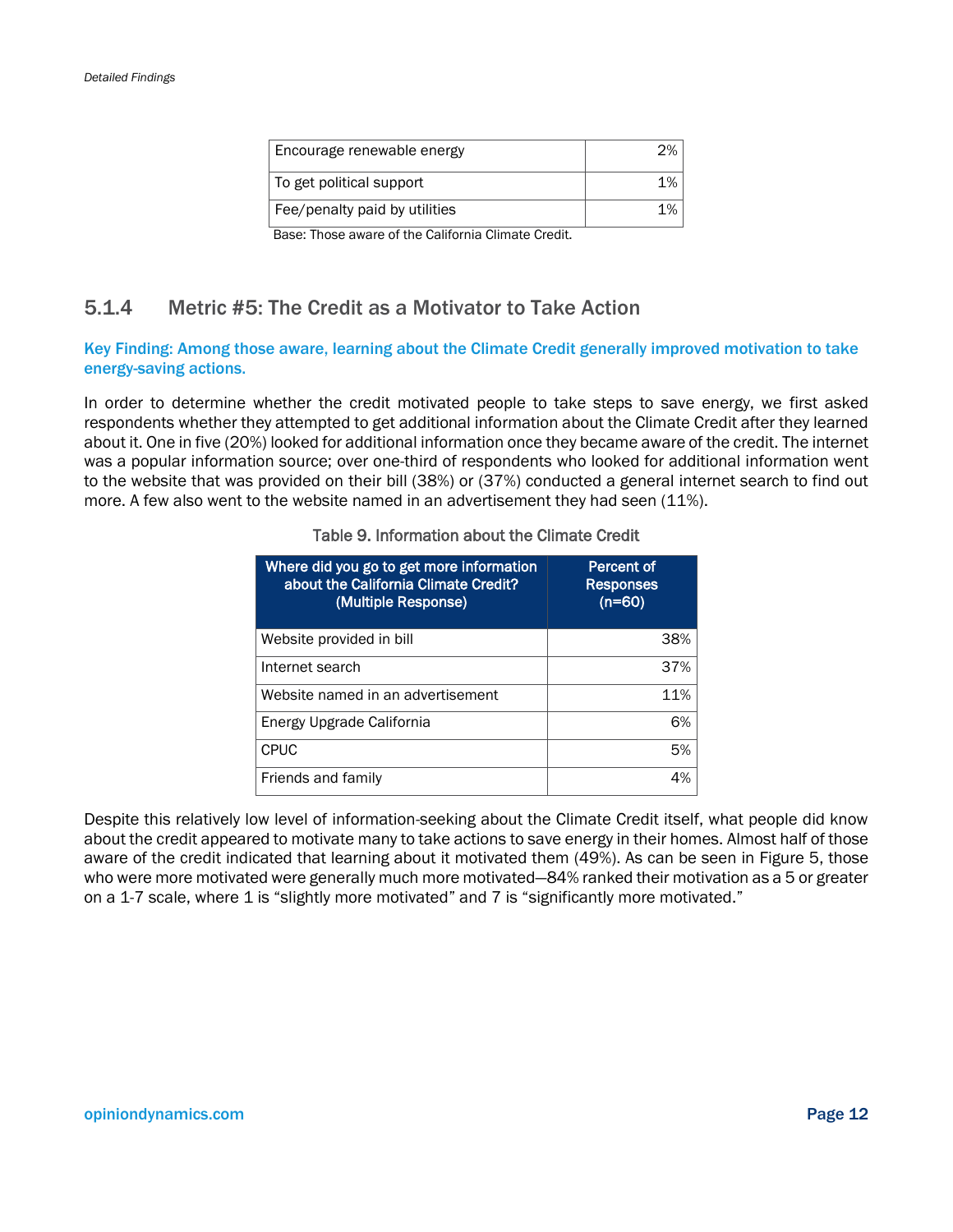

#### <span id="page-17-2"></span>Figure 5. Additional Motivation to Save Energy in the Home since Learning about the Credit (n=95)

Base: Those who were motivated to take actions to save energy in their home by learning about the Climate Credit.

## <span id="page-17-0"></span>5.2 Climate Credit Marketing Campaign

<span id="page-17-1"></span>We asked respondents who were aware of the Climate Credit where they had heard about it. More than half (59%) heard about it in the media (TV, radio, newspaper, etc.). The next most common source of Climate Credit awareness was people's electric bills—either directly on the bill or through inserts or other attachments (37%).

| Where have you heard about the Climate Credit?<br>(Multiple Response) | <b>Percent of Responses</b><br>$(n=335)$ |
|-----------------------------------------------------------------------|------------------------------------------|
| Media (TV, radio, newspaper)                                          | 59%                                      |
| Electric bill                                                         | 37%                                      |
| Email                                                                 | 15%                                      |
| Direct communication with utility company                             | 13%                                      |
| Someone in household                                                  | 9%                                       |
| Don't know                                                            | 1%                                       |

|  |  |  |  |  |  |  | Table 10. Sources of Climate Credit Awareness |
|--|--|--|--|--|--|--|-----------------------------------------------|
|--|--|--|--|--|--|--|-----------------------------------------------|

Base: Those aware of the California Climate Credit.

The internet survey allowed us to display a banner ad and play a radio ad for respondents to measure awareness of those ads. A small percentage of internet respondents (9%) said they had seen a banner advertisement like the one shown in [Figure 6.](#page-18-2) A slightly higher percentage (15%) had heard the radio spot we included in the survey.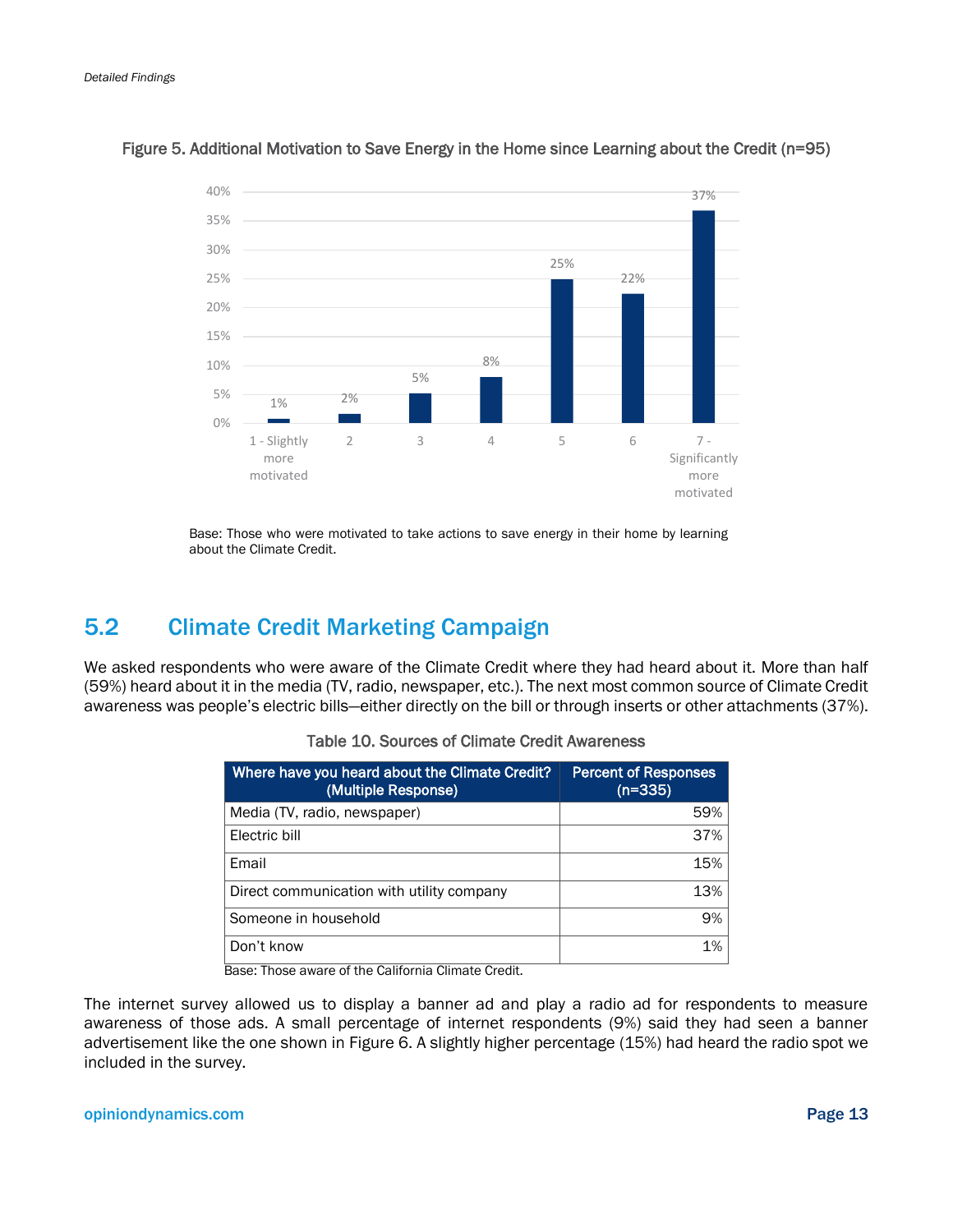#### <span id="page-18-2"></span>Figure 6. Climate Credit Banner Advertisement



## <span id="page-18-0"></span>5.3 Awareness of the Energy Upgrade California Brand

The team also used the Climate Credit survey to assess awareness of the Energy Upgrade California brand, as Climate Credit marketing utilized many images and themes that will be part of the broader brand strategy.

#### 5.3.1 Unaided Awareness

Energy brands or campaigns are not a top-of-the-mind concept for most Californians. When we asked respondents "what brands, campaigns, or initiatives" they had heard of in the past year that "encourage people in California to save energy" close to two-thirds (66%) could not name a brand or campaign. When they did provide a response, two-thirds of the responses (67%) had to do with a general energy efficiency topic that was unrelated to a specific brand or campaign, such as renewable energy or conservation (respondents could give more than one response). Utilities were the most frequently mentioned specific brand (11%). Other efficiency brands comprised a smattering of responses, but no other brand had more responses than ENERGY STAR™ (4%) or Energy Upgrade California (2%).

| What brands, campaigns, or initiatives have you heard of in<br>the last year that encourage people to save energy in<br>California? (Multiple Response) | Percent of<br><b>Responses</b><br>$(n=636)$ |
|---------------------------------------------------------------------------------------------------------------------------------------------------------|---------------------------------------------|
| Other energy topic, not brand- or campaign-related                                                                                                      | 67%                                         |
| Utility name                                                                                                                                            | 11%                                         |
| Other non-energy brands/campaigns                                                                                                                       | 11%                                         |
| <b>ENERGY STAR</b>                                                                                                                                      | 4%                                          |
| Energy Upgrade California                                                                                                                               | 2%                                          |
| <b>Flex Your Power</b>                                                                                                                                  | 2%                                          |
| Other energy brands/campaigns                                                                                                                           | 2%                                          |
| California Solar Initiative                                                                                                                             | 1%                                          |

<span id="page-18-1"></span>Table 11. Unaided Awareness of Energy-Related Brands, Campaigns and Initiatives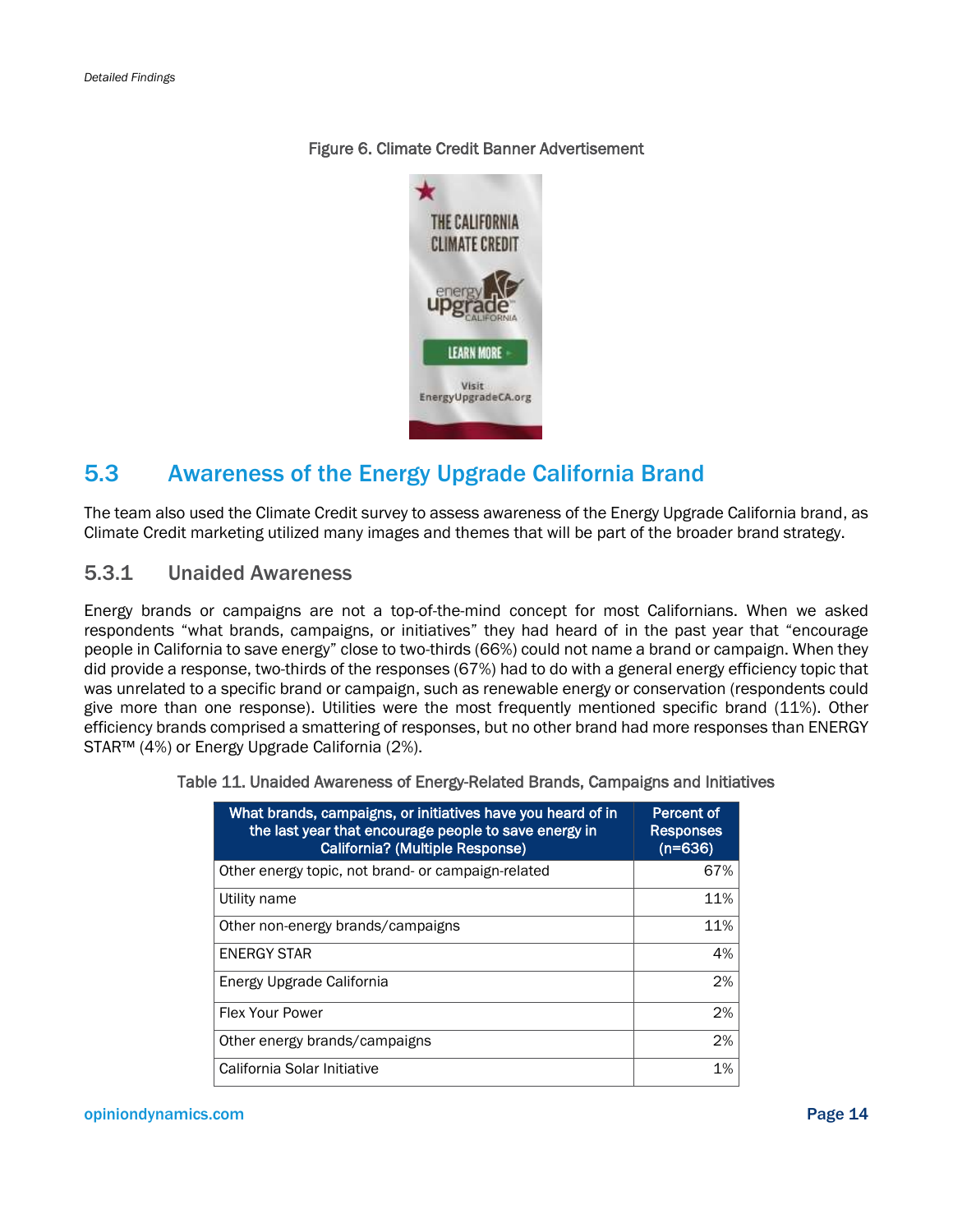### 5.3.2 Aided Awareness

We also measured aided awareness of Energy Upgrade California. The survey asked respondents whether they had heard of several campaign names, including the Energy Upgrade California name. Overall, 19% of respondents had heard of Energy Upgrade California, which is not a statistically significant increase from two previous surveys. Opinion Dynamics conducted a brand assessment study in December 2012, and found that aided awareness was 17% (see [Figure 8\)](#page-20-0). More recently, in March 2014, before the launch of the Climate Credit campaign, we conducted a short telephone survey to see if awareness had changed since the brand assessment survey. Awareness remained steady at 17% in March 2014.<sup>5</sup>

<span id="page-19-0"></span>

#### Figure 7. Aided Awareness of Energy Upgrade California

In both the prior brand assessment survey and the Climate Credit survey, we asked about awareness of other brands for comparison purposes. We asked about the Click-It or Ticket campaign, a non-energy social media campaign encouraging residents to wear seat belts, which has been in California for many years. We also asked about ENERGY STAR, an energy brand that has been widely promoted nationally and in California for many years, as well as awareness of two other California energy brands. These alternative brands and campaigns provide some context for the Energy Upgrade California, in terms of what may be possible. Finally, we asked about "Step Up and Save Energy," a "red herring" brand to assess the level of false positives that might plague our responses.<sup>6</sup>

<sup>5</sup> The 2012 brand assessment survey contained interviews in English and Spanish. The March 2014 survey was conducted in English only.

<sup>6</sup> We asked about a different red herring in 2012: "Energy Save It," which had 24% awareness. We felt that this brand might sound too familiar or common, so we changed it for this survey.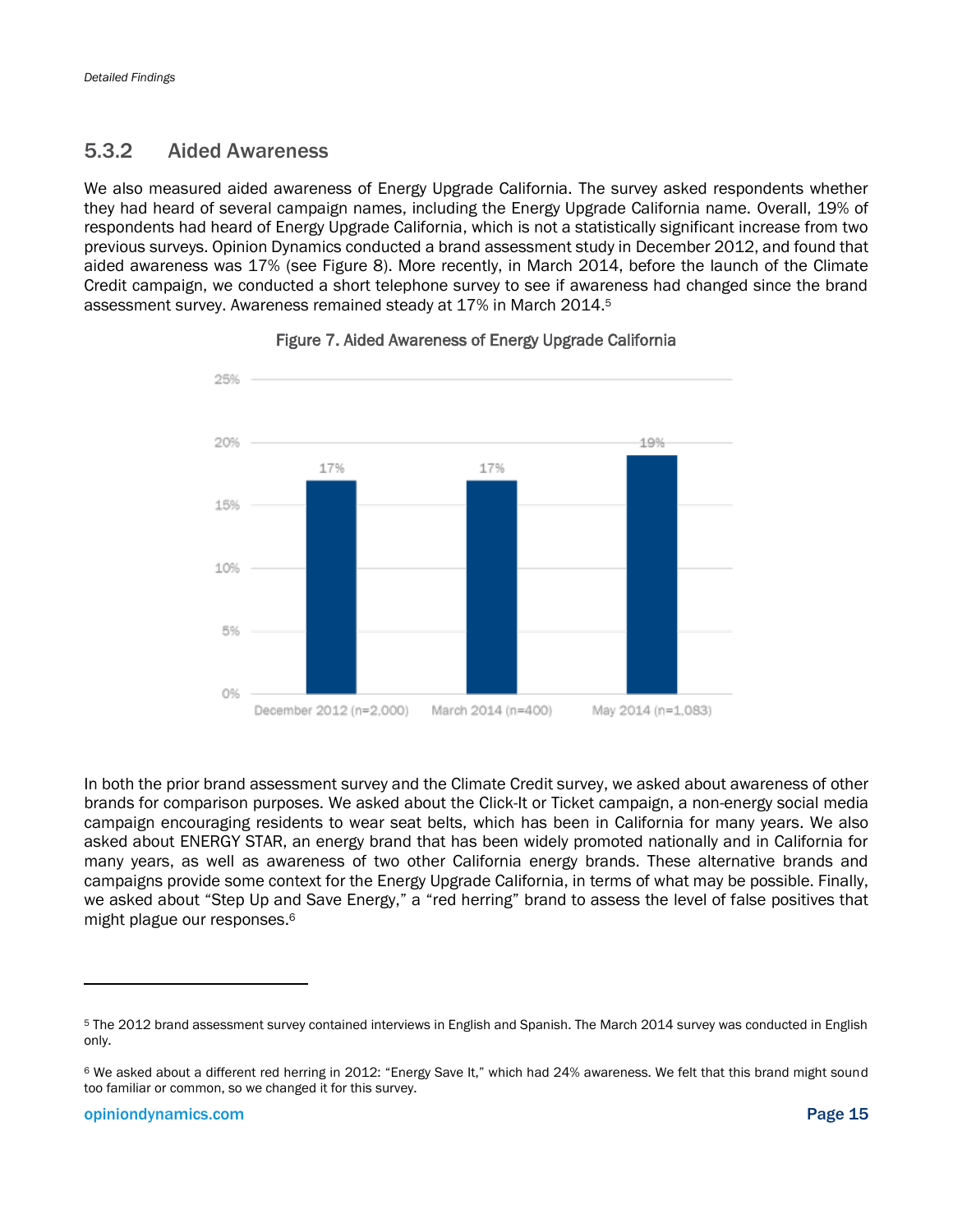Awareness of Energy Upgrade California is lower than all other brands except for the red herring. Awareness has also increased for all of the other brands, while that of Energy Upgrade California has remained the same. It is not surprising that there was little change in overall awareness of the Energy Upgrade California brand as there had been little marketing of the brand between the December 2012 survey and the Climate Credit campaign.

<span id="page-20-0"></span>

#### Figure 8. Aided Awareness of Brands, Campaigns, and Initiatives

\*Note: Step Up and Save Energy is a red herring included as a possible measure of false positives, and was not included in the 2012 Energy Upgrade California brand assessment study.

We found several differences in Energy Upgrade California awareness among demographic groups, including:

- Younger respondents (age 18-29) were more likely than all other age groups to have heard of Energy Upgrade California.
- **All groups were more likely to be aware of Energy Upgrade California than Chinese respondents.** Additionally, Hispanic and black respondents were more likely to have heard of Energy Upgrade California than white respondents.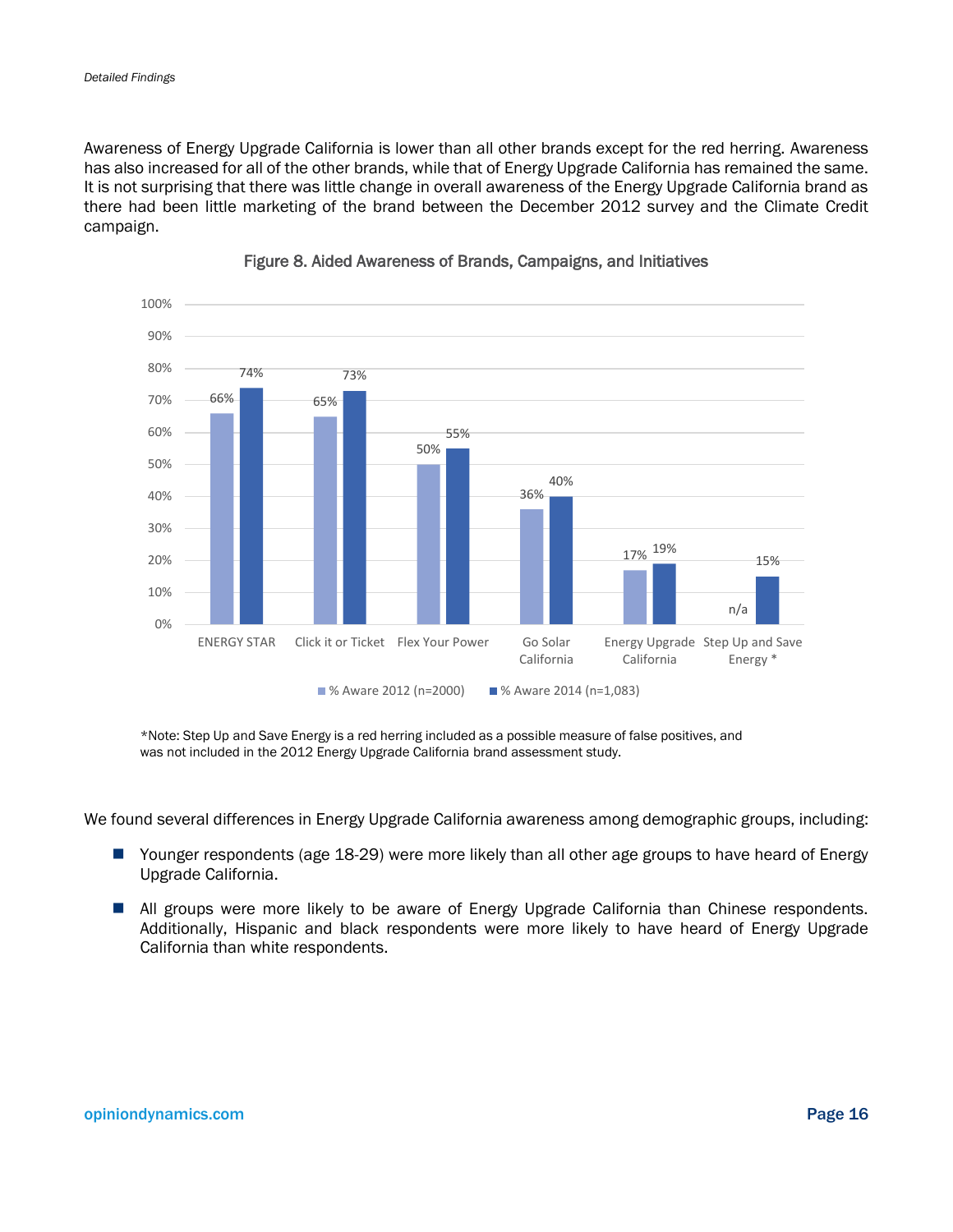<span id="page-21-0"></span>

#### Figure 9. Energy Upgrade California Awareness

#### Notes:

(A) The difference is statistically significant compared to all other cohorts in this group at the 90% level (B) The difference is statistically significant compared to white and Chinese respondents at the 90% level (C) The difference is statistically significant compared to Greater LA at the 90% level

Although the absolute level of awareness of Energy Upgrade California has not changed, the degree of familiarity among those who are aware has increased slightly. Fewer respondents report having "only heard the name" Energy Upgrade California, and more indicate that they "know a lot about" the brand (see [Figure](#page-22-1)  [10\)](#page-22-1)

In December 2012, nearly half rated their familiarity with EUC as a 1 or 2 on 7-point scale where 1 meant "only heard the name." In May 2014, we found that 35% rated their knowledge as a 1 or 2. In December 2012, 14% rated their knowledge as a 6 or a 7, where 7 meant "I know a lot," compared to 20% in May 2014.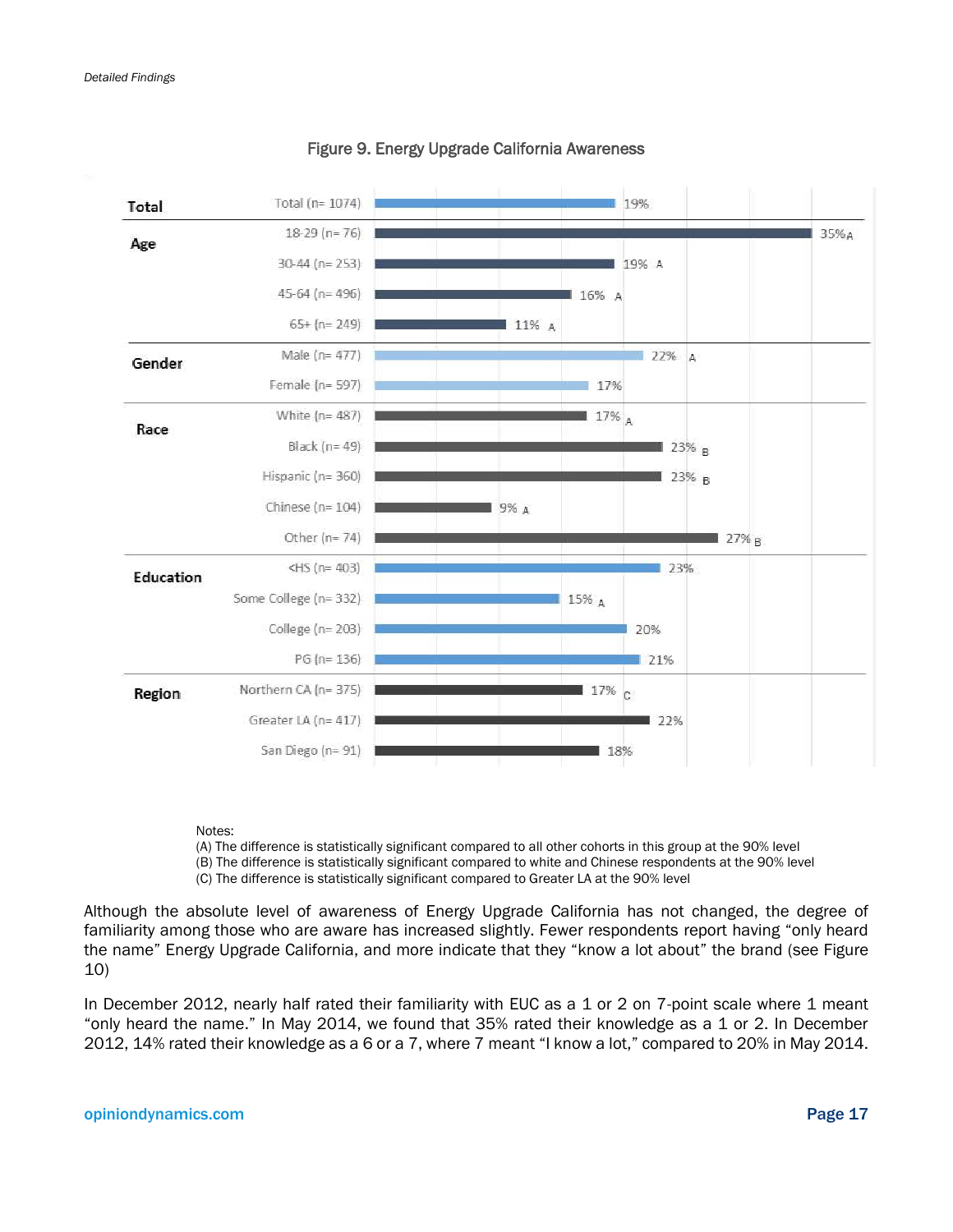<span id="page-22-1"></span>

Figure 10. Familiarity with Energy Upgrade California

Base: Those aware of the Energy Upgrade California.

### 5.3.3 Energy Upgrade California Marketing

<span id="page-22-0"></span>We asked respondents who were aware of EUC where they had heard of it. No single information source dominated the responses. Utility bills (21%) and television (21%) were the most frequently given responses, with radio (14%) and newspapers and magazines (14%) mentioned somewhat less frequently.

| Where have you heard about<br><b>Energy Upgrade California?</b><br>(Multiple Response) | Percent of<br><b>Responses</b><br>$(n=321)$ |
|----------------------------------------------------------------------------------------|---------------------------------------------|
| Utility/utility bill                                                                   | 21%                                         |
| Television                                                                             | 21%                                         |
| Radio                                                                                  | 14%                                         |
| Newspaper or magazine                                                                  | 14%                                         |
| Internet                                                                               | 10%                                         |
| Event                                                                                  | 9%                                          |
| Social media                                                                           | 6%                                          |
| Word of mouth                                                                          | 4%                                          |
| Contractor                                                                             | 1%                                          |
| Other                                                                                  | 1%                                          |
| Phone                                                                                  | $< 1\%$                                     |

|  |  |  |  | Table 12. Where Respondent Heard about Energy Upgrade California |
|--|--|--|--|------------------------------------------------------------------|
|  |  |  |  |                                                                  |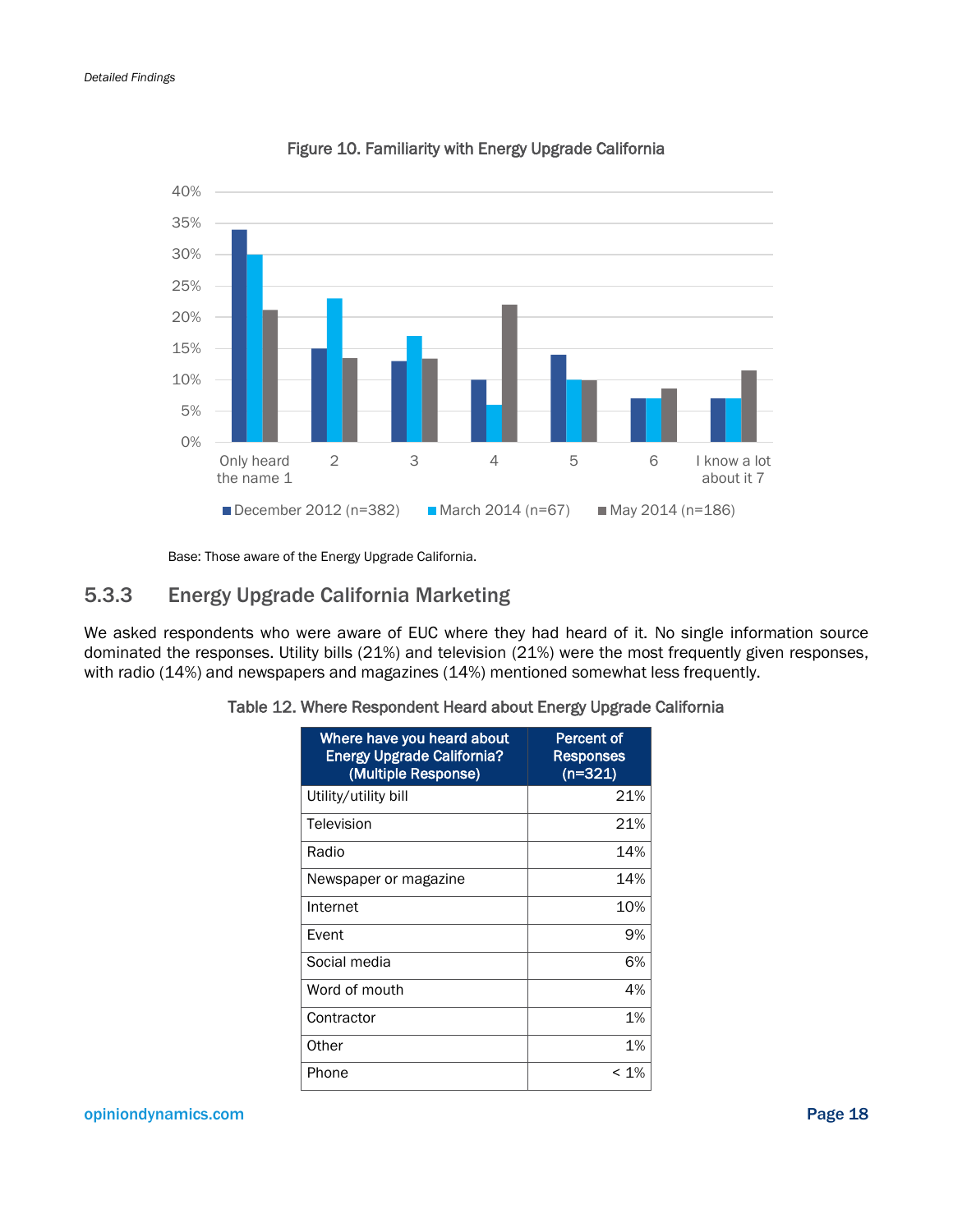The bear from the California state flag plays a prominent role in EUC marketing and has the potential to leave a lasting impression. We asked questions specifically about the bear that was featured in the Climate Credit marketing. We specifically noted that we were asking about a bear other than Smokey the Bear. Overall, we found that 21% of respondents report that they had seen or heard an advertisement in which the bear from the California state flag talks with Californians about energy use.

<span id="page-23-0"></span>We asked respondents who said they had seen or heard the bear a few follow-up questions. First, we asked where they saw the bear ad. Nearly half of the responses mentioned television (47%), while one in five mentioned the radio (19%).

| Where have you heard or seen an<br>advertisement like this one?<br>(Multiple Response) | Percentage of<br>Responses<br>$(n=298)$ |
|----------------------------------------------------------------------------------------|-----------------------------------------|
| Television                                                                             | 47%                                     |
| Radio                                                                                  | 19%                                     |
| Utility bill                                                                           | 8%                                      |
| Newspaper                                                                              | 8%                                      |
| Internet                                                                               | 7%                                      |
| Social media                                                                           | 5%                                      |
| <b>Billboard</b>                                                                       | 3%                                      |
| Event                                                                                  | 2%                                      |
| Local park                                                                             | 1%                                      |
| Other                                                                                  | 2%                                      |

#### Table 13. Where Respondent Saw/Heard Bear Advertisement

<span id="page-23-1"></span>To ensure that respondents were truly remembering the EUC bear and not Smokey the Bear, we asked some additional questions. We asked respondents when they last saw the bear advertisement. About one-third of the respondents (32%) who said they had seen the advertisement more than two months prior to taking the survey, which would have been prior to the EUC bear campaign launch, suggesting some confusion with another ad.

| Table 14. Last Time Respondent Last Saw Advertisement with Bear |
|-----------------------------------------------------------------|
|-----------------------------------------------------------------|

| <b>Last Time Respondent Saw</b><br><b>Advertisement with Bear</b> | Percentage of<br>Respondents (n=213) |
|-------------------------------------------------------------------|--------------------------------------|
| Within the past week                                              | 17%                                  |
| Between one week and one month ago                                | 33%                                  |
| Between one and two months ago                                    | 17%                                  |
| Over two months ago                                               | スウツ                                  |

Furthermore, when we asked what the bear was asking Californians to do, nearly equal numbers said something dealing with saving energy and something dealing with preventing forest fires (45% compared to 43%). In the early stages of the EUC campaign, there was clearly some confusion of the EUC bear with Smokey the Bear.

#### opiniondynamics.com Page 19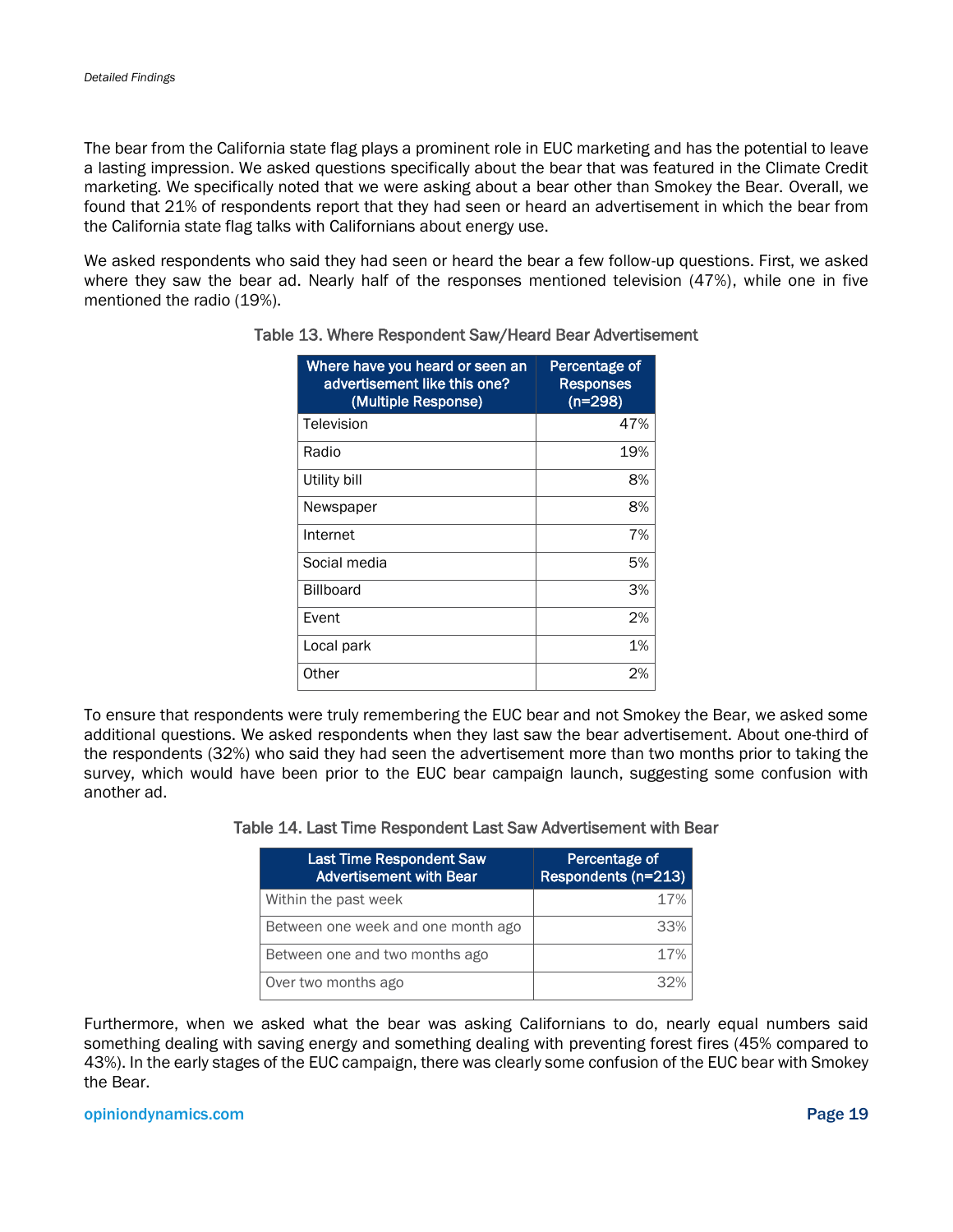### Table 15. Understanding of Bear Advertising

<span id="page-24-0"></span>

| To the best of your knowledge, what was the<br>bear asking Californians to do?<br>(Multiple Response) | Percentage of<br><b>Responses</b><br>$(n=187)$ |
|-------------------------------------------------------------------------------------------------------|------------------------------------------------|
| Save energy/conserve/green message/use<br>renewables                                                  | 45%                                            |
| Prevent fires/save forests                                                                            | 43%                                            |
| Look for Climate Credit on bill                                                                       | 4%                                             |
| General safety                                                                                        | 4%                                             |
| Save water                                                                                            | 4%                                             |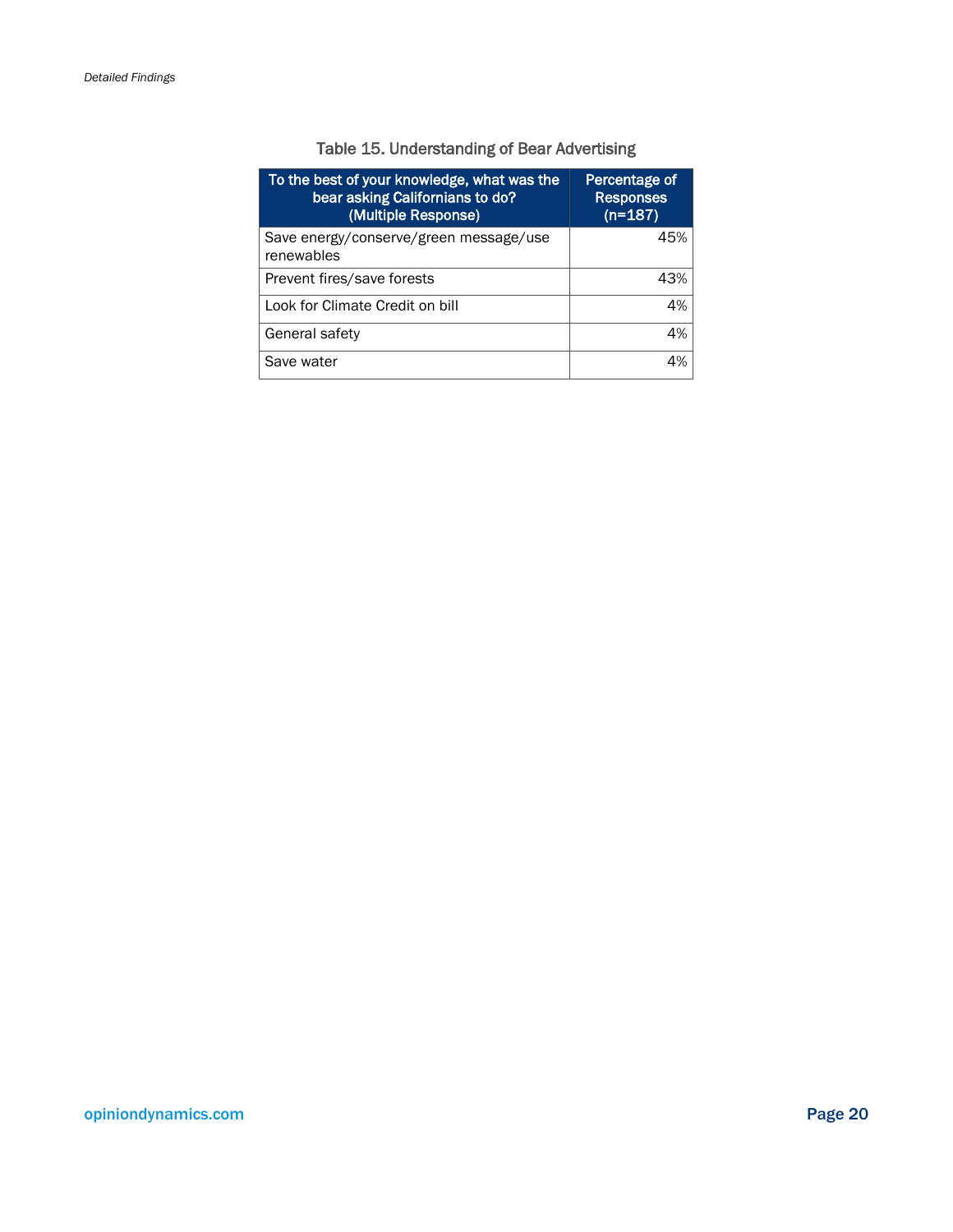## <span id="page-25-0"></span>Appendix A. Climate Credit Marketing Dashboard

| <b>WEBSITE</b>                          |                |                |                |                |                        |
|-----------------------------------------|----------------|----------------|----------------|----------------|------------------------|
| <b>Splash Page Summary</b>              | <b>English</b> | Spanish        | <b>Chinese</b> | Korean         | <b>TOTAL</b>           |
| <b>Unique Visitors</b>                  | 101,273        | 12,368         | 8,760          | 4,560          | 126,961                |
| <b>Visits</b>                           | 108,410        | 17,379         | 9,549          | 4,854          | 140,192                |
| Unique Visitors/Visits                  | 1.1            | 1.4            | 1.1            | 1.1            | 1.2                    |
| <b>Average Visit Duration</b>           | 0:00:53        | 0:01:21        | 0:00:23        | 0:00:31        | 0:00:57                |
| <b>Bounce Rate</b>                      | 64.77%         | 73.61%         | 81.62%         | 73.79%         | 73.45%                 |
| <b>Splash Page Traffic Sources</b>      |                | <b>English</b> | Spanish        | <b>Chinese</b> | Korean                 |
| Paid Display                            |                | 71%            | 100%           | 100%           | 100%                   |
| Typed In                                |                | 19%            | 0%             | 0%             | 0%                     |
| Paid Search                             |                | 8%             | 0%             | 0%             | 0%                     |
| Referral                                |                | 1%             | 0%             | 0%             | 0%                     |
| Social                                  |                | 0%             | 0%             | 0%             | 0%                     |
| <b>Natural Search</b>                   |                | 0%             | 0%             | 0%             | 0%                     |
| <b>Paid Display</b>                     | 3/27/2014      | 4/3/2014       | 4/10/2014      | 4/17/2014      | <b>TOTAL</b>           |
| Impressions                             | 46,902,110     | 69,734,542     | 64,099,122     |                | 20,958,700 201,694,474 |
| Clicks                                  | 26,556         | 33,779         | 40,281         | 24,061         | 124,677                |
| Click-Through Rate (Clicks/Impressions) | 0.06%          | 0.05%          | 0.06%          | 0.09%          | 0.07%                  |
| Cost-per-Click                          | \$7.94         | \$7.02         | \$5.56         | \$2.77         | \$5.82                 |
| <b>Activity Rate</b>                    | 68.47%         | 202.52%        | 177.86%        | 102.40%        | 137.81%                |
| <b>Paid Search</b>                      | 3/27/2014      | 4/3/2014       | 4/10/2014      | 4/17/2014      | <b>TOTAL</b>           |
| Impressions                             | 112,337        | 266,466        | 254,871        | 1,526,122      | 2,159,796              |
| Clicks                                  | 1,308          | 2,892          | 3,689          | 20,399         | 28,288                 |
| Click-Through Rate (Clicks/Impressions) | 1.16%          | 1.09%          | 1.45%          | 1.34%          | 1.26%                  |
| Cost-per-Click                          | \$1.55         | \$1.74         | \$1.62         | \$1.47         | \$1.60                 |
| <b>Earned Media</b>                     | 3/31/2014      | 4/7/2014       | 4/14/2014      | 4/21/2014      | <b>TOTAL</b>           |
| <b>Total Placements</b>                 | 324            | 12             | 3              | 6              | 345                    |
| <b>Potential Impressions</b>            | 44,884,871     | 13,818         | 69,512         | 86,400         | 45,054,601             |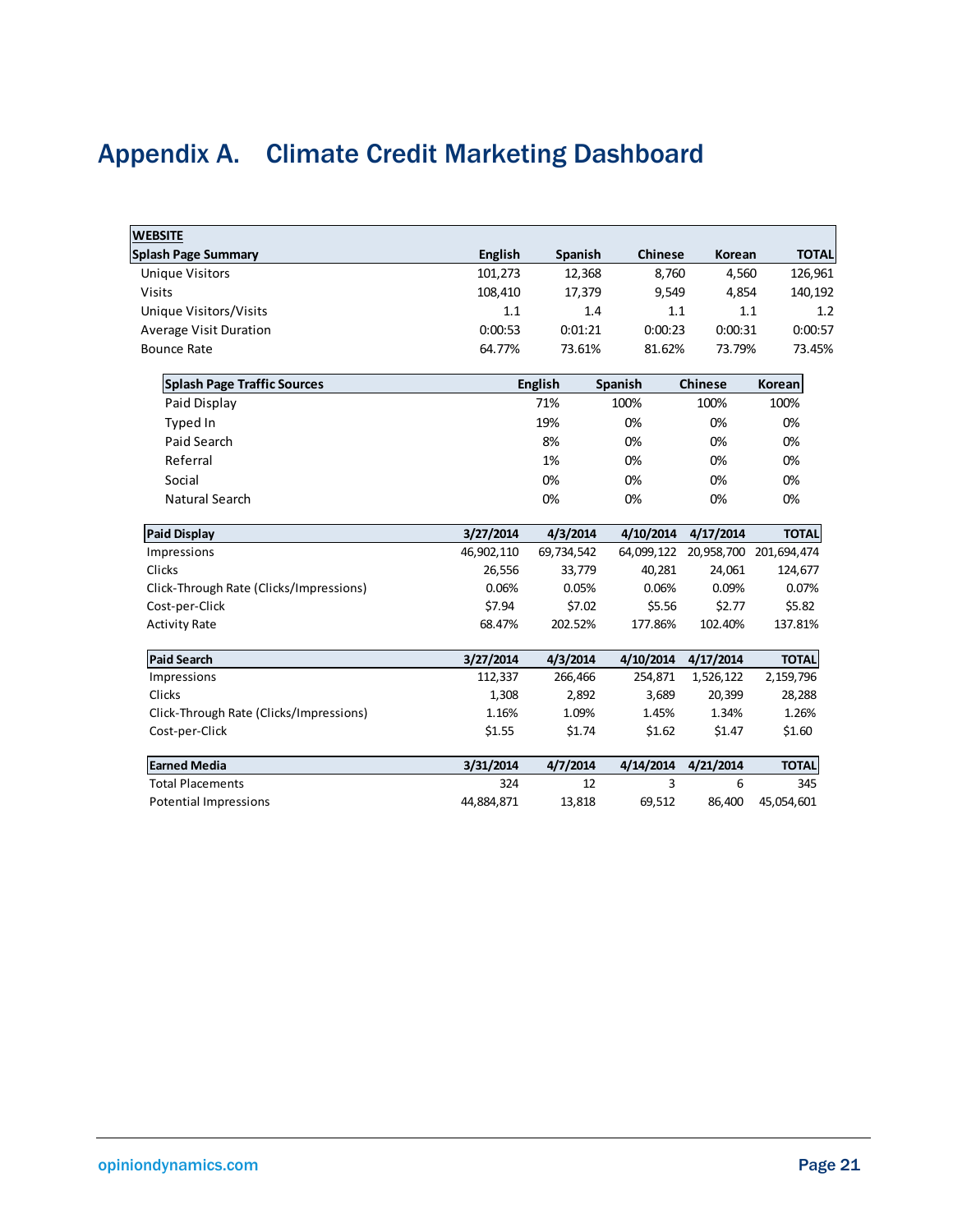| <b>Social Media</b>               | <b>Benchmark</b> | 3/17/2014 | 3/24/2014 | 3/31/2014    | 4/7/2014 | 4/14/2014    | 4/21/2014   | 4/28/2014 | <b>TOTAL</b> | Goal   | Growth  |
|-----------------------------------|------------------|-----------|-----------|--------------|----------|--------------|-------------|-----------|--------------|--------|---------|
| Facebook Total Likes              | 812              | 826       | 1,265     | 1,881        | 2,456    | 2,861        | 3,481       | 4,005     | 4005         | 4,562  | 152.30% |
| Facebook Weekly Growth            | 812              | 14        | 439       | 616          | 574      | 405          | 620         | 524       | 4,004        |        |         |
| Facebook Paid Likes               |                  | 4         | 314       | 529          | 510      | 375          | 579         | 464       | 2,775        |        |         |
| <b>Facebook Promoted Account</b>  |                  | \$0       | \$125     | \$210        | \$210    | \$150        | \$275       | \$200     | \$1,170      |        |         |
| <b>Facebook Promoted Post</b>     |                  | \$66      | \$38      | \$200        | \$0      | \$30         | \$100       | \$0       | 434          |        |         |
| <b>Twitter Total Followers</b>    | 896              | 987       | 1,022     | 1,183        | 1,303    | 1,427        | 1,589       | 1,760     | N/A          | 2,688  | 59%     |
| <b>Twitter Weekly Growth</b>      | 896              | 91        | 35        | 161          | 120      | 124          | 162         | 171       | 1,760        |        |         |
| <b>Twitter Paid Follows</b>       |                  | N/A       | N/A       | 176          | 142      | 164          | 231         | 241       | 954          |        |         |
| <b>Twitter Promoted Account</b>   |                  | \$0       | \$0       | \$201        | \$168    | \$299        | \$524       | \$521     | \$1,712      |        |         |
| <b>Twitter Promoted Tweet</b>     |                  | $\Omega$  | 0         | 0            | 0        | $\mathsf{C}$ | 0           | 0         | 0            |        |         |
| YouTube Lifetime Views            | 8,377            | 8,414     | 8,450     | 8,496        | 8,555    | 8,585        | 8,637       | 8,703     | 8703         | 16,754 | 2.40%   |
| YouTube Weekly Growth             | 8,377            | 37        | 36        | 46           | 59       | 30           | 52          | 66        | 8,703        |        |         |
| <b>Instagram Followers</b>        |                  | $\Omega$  |           | $\mathbf{1}$ |          |              | $\mathbf 0$ | 3         | 8            | 300    |         |
| <b>Pinterest Followers</b>        | 3                | 3         | 10        | 10           | 10       | 10           | 10          | 10        | 10           | 200    |         |
| Social URL Clicks                 | $\Omega$         | $\Omega$  | 23        | 61           | 5        | 12           | 3           | 6         | 110          | 1,000  |         |
| FB Likes, Comments, Shares        | 12               | 166       | 147       | 106          | 36       | 47           | 552         | 50        | 1,104        | 640    |         |
| TW mentions, retweets, favorites  | $\mathsf{C}$     | 5         | 10        | 41           | 32       | 14           | 31          | 32        | 1,214        | 320    |         |
| Social Mentions (Average Monthly) | 354              | 72        | 104       | 352          | 136      | 144          | 120         | 112       | 1,394        | 708    |         |

| <b>Community Events</b>   | 4/9/2014 | 4/15/2014 | <b>TOTAL</b> |
|---------------------------|----------|-----------|--------------|
| Total Events              | 18       | 25        | 43           |
| Engagements               | 5,305    | 10,555    | 15,860       |
| <b>Impressions</b>        | 62,000   | 102,750   | 164,750      |
| <b>Event Attendance</b>   | 105,991  | 155,491   | 261,482      |
| Average Engagement Length |          |           |              |
| $<$ 2 min.                | 45%      | 44%       | 45%          |
| $2-5$ min.                | 36%      | 36%       | 36%          |
| 5-10 min.                 | 17%      | 17%       | 17%          |
| $10+$ min.                | 3%       | 3%        | 3%           |
|                           |          |           |              |